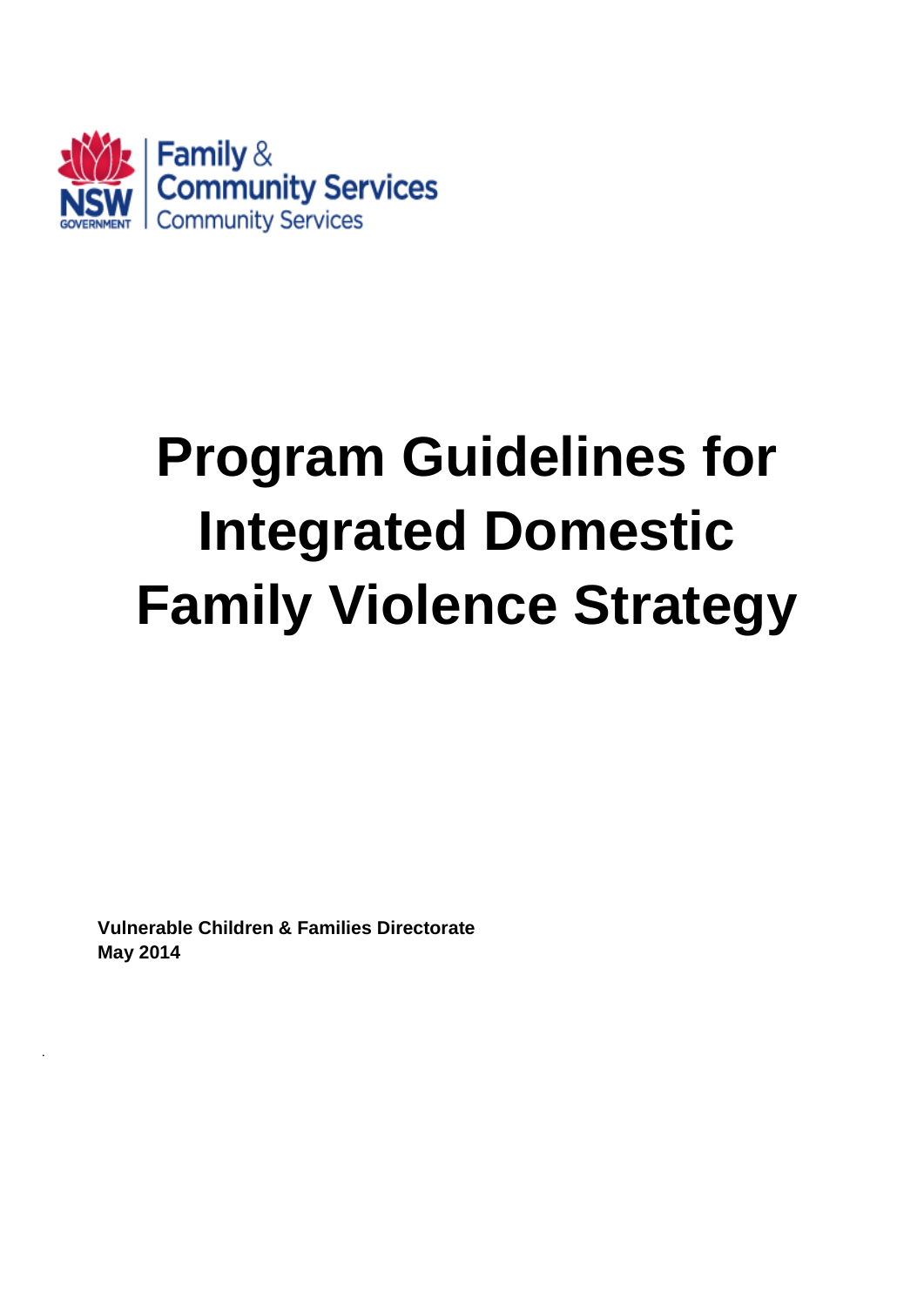# **CONTENTS**

| 1. Legislative Framework                     | 3              |  |  |  |
|----------------------------------------------|----------------|--|--|--|
| 2. Policy directions and commitments         | 3              |  |  |  |
| 3. Program description                       | 5              |  |  |  |
| 4. Program scope and boundary                | 6              |  |  |  |
| 5. Program Results and Outcomes              | 7              |  |  |  |
| 6. Service group objectives                  | $\overline{7}$ |  |  |  |
| 7. Evidence base                             | 8              |  |  |  |
| 8. Target group                              | 9              |  |  |  |
| 9. Service types/activities funded           | 9              |  |  |  |
| 10. Performance measures and Service results | 10             |  |  |  |
| 11. Data collection strategies               |                |  |  |  |
| 12. Partnership framework                    |                |  |  |  |
| 13. Glossary                                 |                |  |  |  |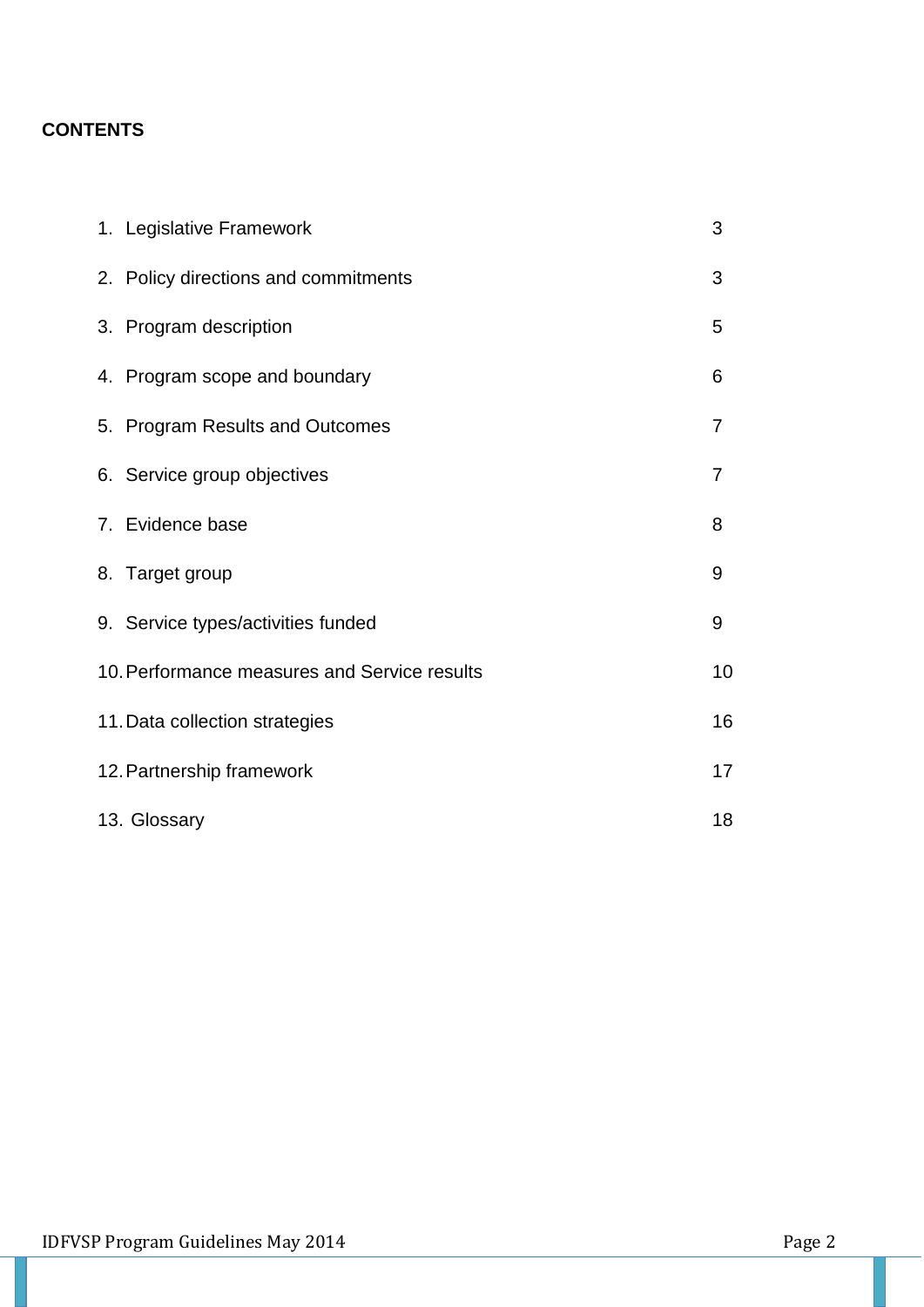In this document, the Integrated Domestic Family Violence Strategy is abbreviated to 'IDFVS' or 'the program'.

#### **Purpose**

The purpose of these guidelines is to assist service providers to understand the broad parameters of the Integrated Domestic Family Violence Services Program within the framework of Community Services' contracting system.

#### **1. Legislative Framework**

Community Services is a division of the Department of Family and Community Services (FACS). The primary legislation that underpins FACS' provision of funding to nongovernment organisations through IDFVS is the *Children and Young Persons (Care and Protection) Act 1998* and the *Community Welfare Act 1987* and the regulations associated with these acts. Other legislation that impacts on Community Services' management of its funded programs includes the *Public Finance & Audit Act 1983*, and the *Privacy & Personal Information Protection Act 1998.*

#### **2. Policy directions and commitments**

The IDFVS program contributes to a number of NSW Government policy directions and commitments as outlined in various plans.

NSW 2021 is the NSW Government's plan that guides policy and budget decisions. IDFVS services are funded as a means of achieving:

- Goal 13 of the state plan NSW 2021 commits the State government to actions that "better protect the most vulnerable members of our community and break the cycle of disadvantage"; and
- Goal 1 of the FACS–Community Services divisional plan for the period 2012 2015 is that "fewer children and young people are vulnerable to abuse and neglect".

#### **NSW Domestic and Family Violence Reform "It Stops Here"**

During the five year period from 2014, relevant NSW Government agencies will implement a number of reforms to the NSW domestic and family violence service system *["It Stops Here"](http://www.women.nsw.gov.au/news/items/it_stops_here_-_a_new_approach_to_domestic_violence_in_nsw)*. These reforms are intended to result in a coordinated, consistent whole of government approach to the identification, assessment and response to domestic and family violence in NSW. Implementing these reforms will bring NSW into alignment with the COAG National Plan to Reduce Violence Against Women and their Children 2010- 2022. ID&FVS services will be included in these reforms.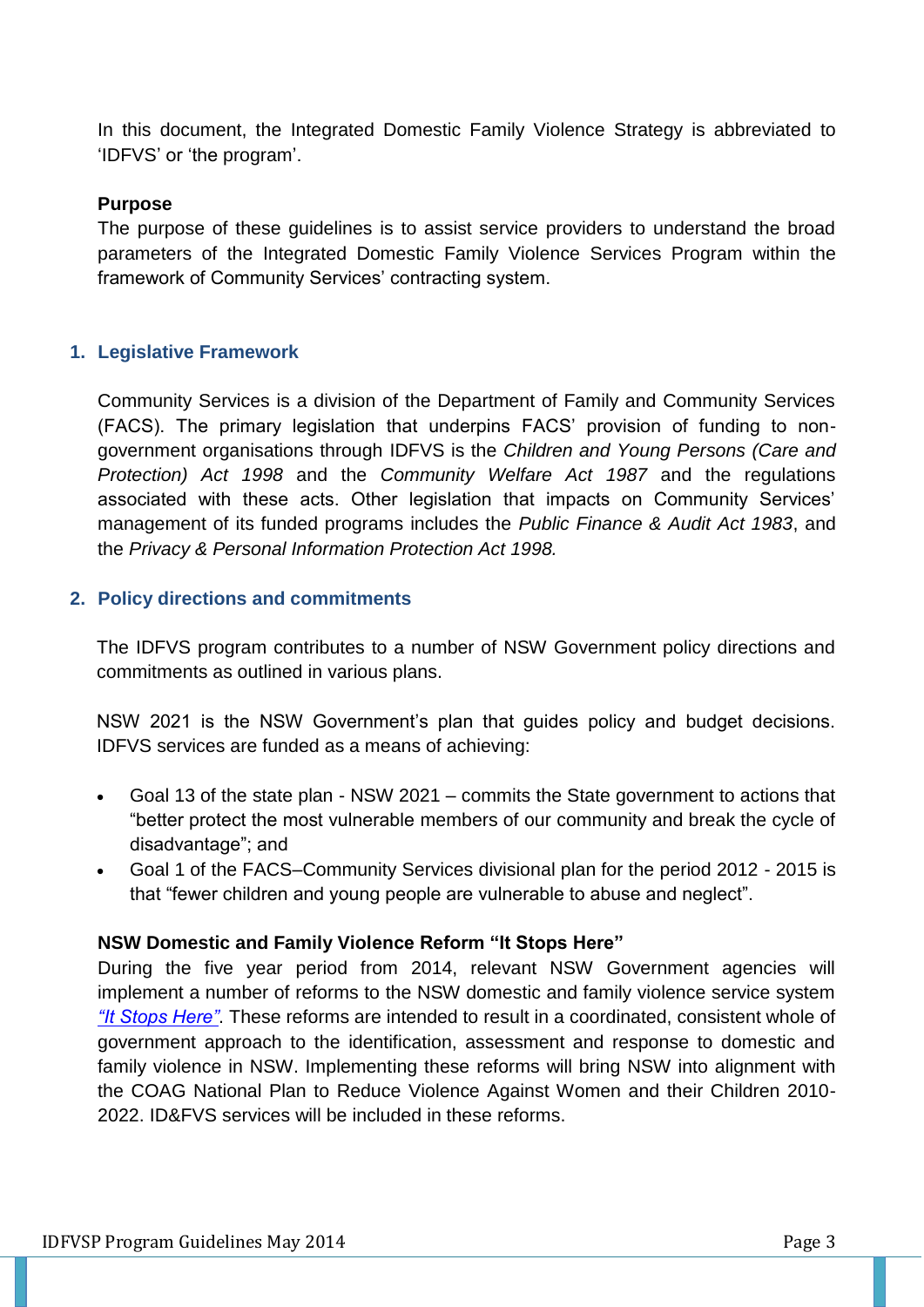#### **FACS Community Services Program Reform**

Over the next two years, Community, Early Intervention and Intensive Programs will be undergoing reform with a focus on local need and outcome measurement. There will be many opportunities for your organisation to be a part of that reform process. Program reform will focus on how services delivered to children, young people and families can have a greater impact and reduce the incidence and prevalence of behaviours that put children and young people at risk.

Over the next two years, these program guidelines will be revised and will require you to address impacts and connections with NSW Government reforms including:

- NSW Child Protection reforms "Safe Home For Life"
- NSW Homelessness reforms including "Going Home Staying Home"
- FACS localisation, including the requirement to participate in district plans
- NSW Family and Domestic Violence reforms "It Stops Here"
- Development in other programs

These reforms may lead to changes occurring during the contractual period. In this case, the existing agreement may be renegotiated with services to reflect new policy and program requirements.

#### **Cultural issues in the provision of Community Services-funded services**

As a Community Services-funded organisation, you are responsible for ensuring that the services you provide are 'culturally capable'. This means that your organisation takes account of cultural, linguistic and religious issues in the design and delivery of services so that services are appropriate to the characteristics and circumstances of children, young people and their families. Some practical aspects of culturally capability include:

- The employees of the service reflect the cultural diversity of the Service's target population
- Your service has clear policies and strategies in place for working with families from culturally diverse backgrounds
- Employees are able to provide information to clients and to use resources that are linguistically and culturally appropriate.
- Training is provided for service staff in culturally reflective casework practices that are appropriate for refugee and migrant communities.
- Your staff have access to interpreter services where this is necessary to support a client.

Funded organisations will source interpreter services independent of Community Services. They will also be required to report on their use of interpreter services through the annual Community Services acquittal/accountability process.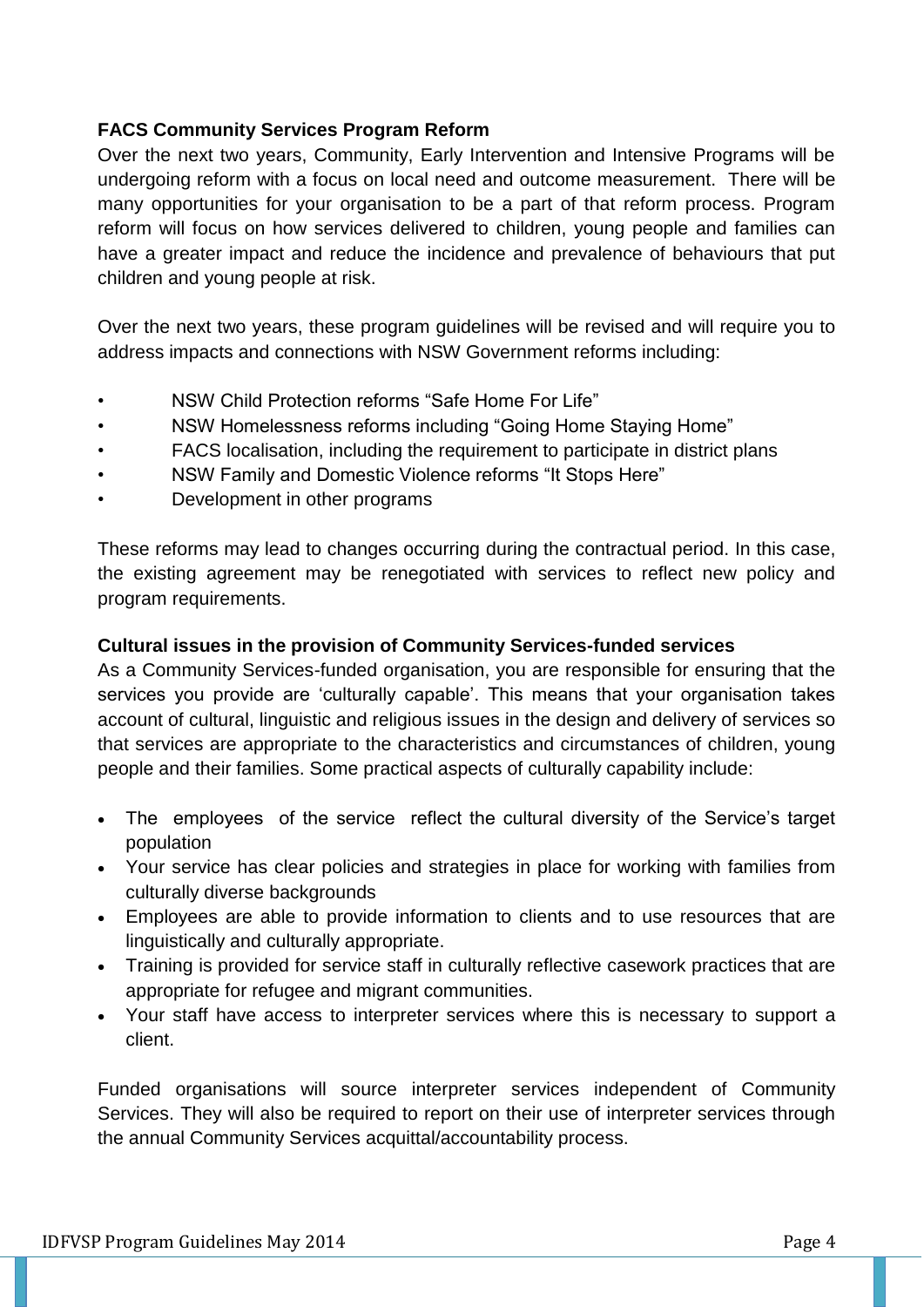## **3. Program description**

The IDFVS program is a multi-agency, integrated and coordinated response to domestic and family violence among high risk target groups and in targeted communities. It aims to improve outcomes for adults and children affected by domestic and family violence, through:

- Increased access to service provision, and better co-ordination of services to adult and child victims
- More proactive and co-ordinated responses by a range of agencies including justice agencies and support services
- Improved co-ordination and integration of the local service systems responding to domestic and family violence
- Community education and awareness raising.

The IDFVS support period is not fixed. It is flexible and needs-based.

## Key principles that inform the IDFVS program are:

- **Rights** human right to live free of violence
- **Safety** of women and children is paramount; children need both protection from harm and opportunities for development
- **Strengths-based** domestic and family violence services build on strengths of women and children and enhance capacity for informed decision making
- **Diversity** services recognise broad demographic base of domestic and family violence (DFV) and individuality of experiences
- **Responsibility**  perpetrator is responsible for violence and should be held accountable; community as a whole has responsibility for eradicating and preventing domestic and family violence.

Service delivery principles for the IDFVS program are:

- **Justice system response** to be effective and swift recognising the criminal basis of DFV and the importance of the service system working in partnership with justice agencies
- **Holistic approaches** integrating criminal justice interventions and support interventions, understanding the dynamics of DFV and the cyclical nature that is common in many relationships where DFV is identified
- **Power imbalance** and the gendered nature of DFV between those using violence (predominantly men) and those experiencing violence(predominantly women and children) to be recognised and addressed in service responses
- **Access and equity** services employ strategies to ensure access by the broad range of victims and provision of services in a fair and equitable manner
- **Client centred delivery and support** facilitated access; children as clients in their own right; accountability interventions for perpetrators and flexible delivery
- **Advocacy** –services aim to advance individual rights of victims and act at a broader community level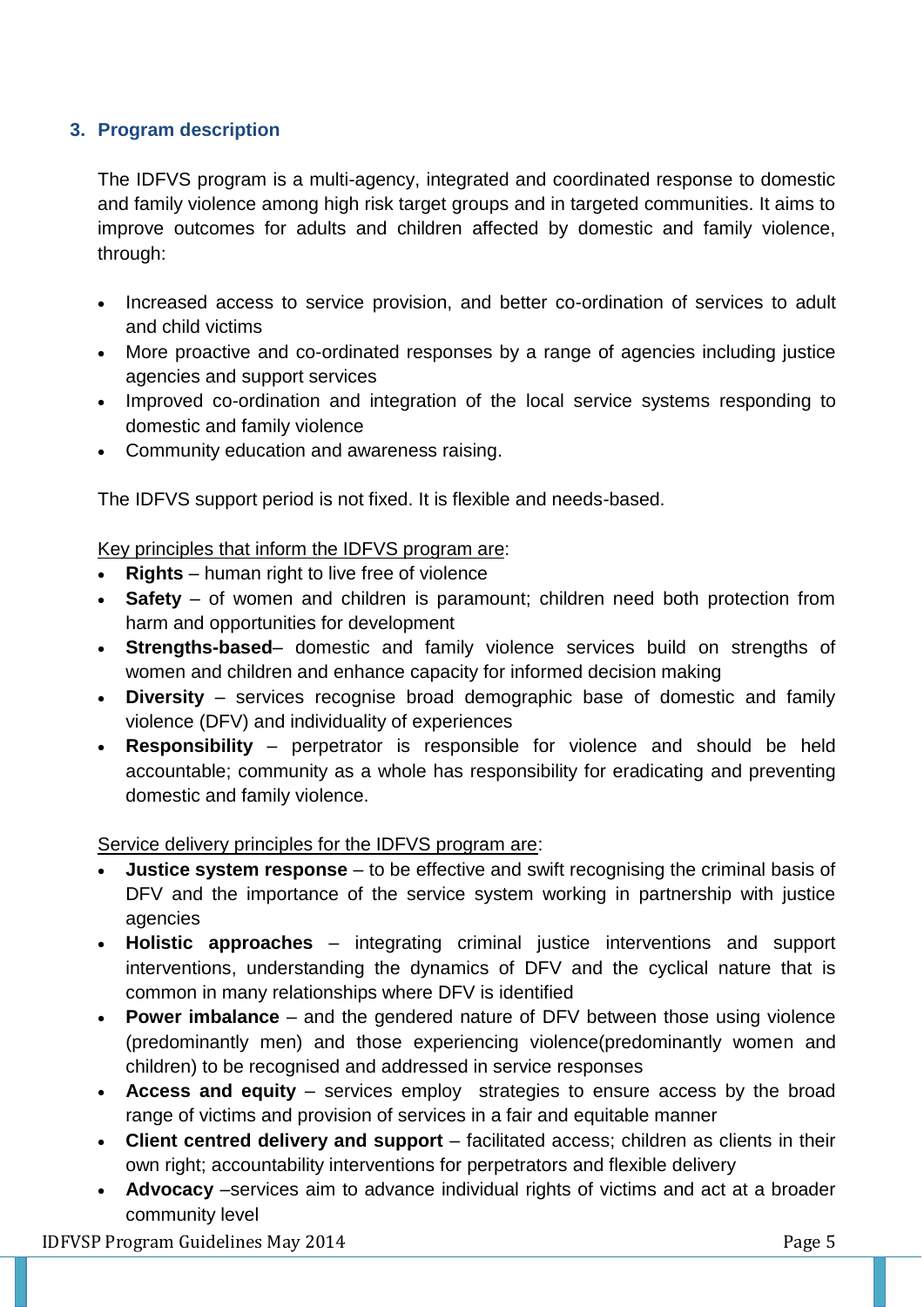**Continual improvement** - planned and factored into the service, including mechanisms for ongoing monitoring and review; client outcomes from client's perspective.

For services addressing the needs of Aboriginal persons and families:

**Cultural knowledge** - acceptance, respect and valuing of Aboriginal culture

For services addressing the needs of culturally and linguistically diverse (CALD) clients and communities:

**Cross cultural competencies** – of staff and system design.

The key feature of services funded through this program is integration. This is achieved by coordinating the work/contributions of different government agencies and nongovernment organisations, including the Police, courts, child protection workers, women's refuges, men's education and behaviour change programs, health and domestic violence support services.

#### **4. Program scope and boundary**

Domestic and family violence includes any behaviour, in an intimate or family relationship, which is violent, threatening, coercive or controlling, causing a person to live in fear. It is usually manifested as part of a pattern of controlling or coercive behaviour. For details regarding the definition adopted by this program refer to the glossary.

This program intervenes following the identification of DFV in a family. Identification usually occurs via Police, Health services, child protection agencies, and support services such as family support programs.

Our IDFV programs provide adult and child victims with support to escape and recover from the abuse. Our programs provide ongoing practical and emotional support – IDFVSP provides this support both to victims living through the abuse, and victims who have escaped the abuser. SHLV only provides services once the victim has separated from the abuser, as this is where the SHLV strategies are effective. The time of separation from an abuser is understood as a time of very high risk for adult and child victims.

The IDFVS program works with the victims of family and domestic violence, including children and young people, as well as perpetrators to the extent that this is compatible with the safety and wellbeing of victims and other family members.

DFV services intervene following the identification of DFV in a family. Identification occurs usually via Courts, Police, Health services or child protection agencies.

Our DFV programs provide adult and child victims with support to escape and recover from the abuse. Our programs provide ongoing practical and emotional support – IDFVSP provides this support both to victims living through the abuse, and victims who have escaped the abuser.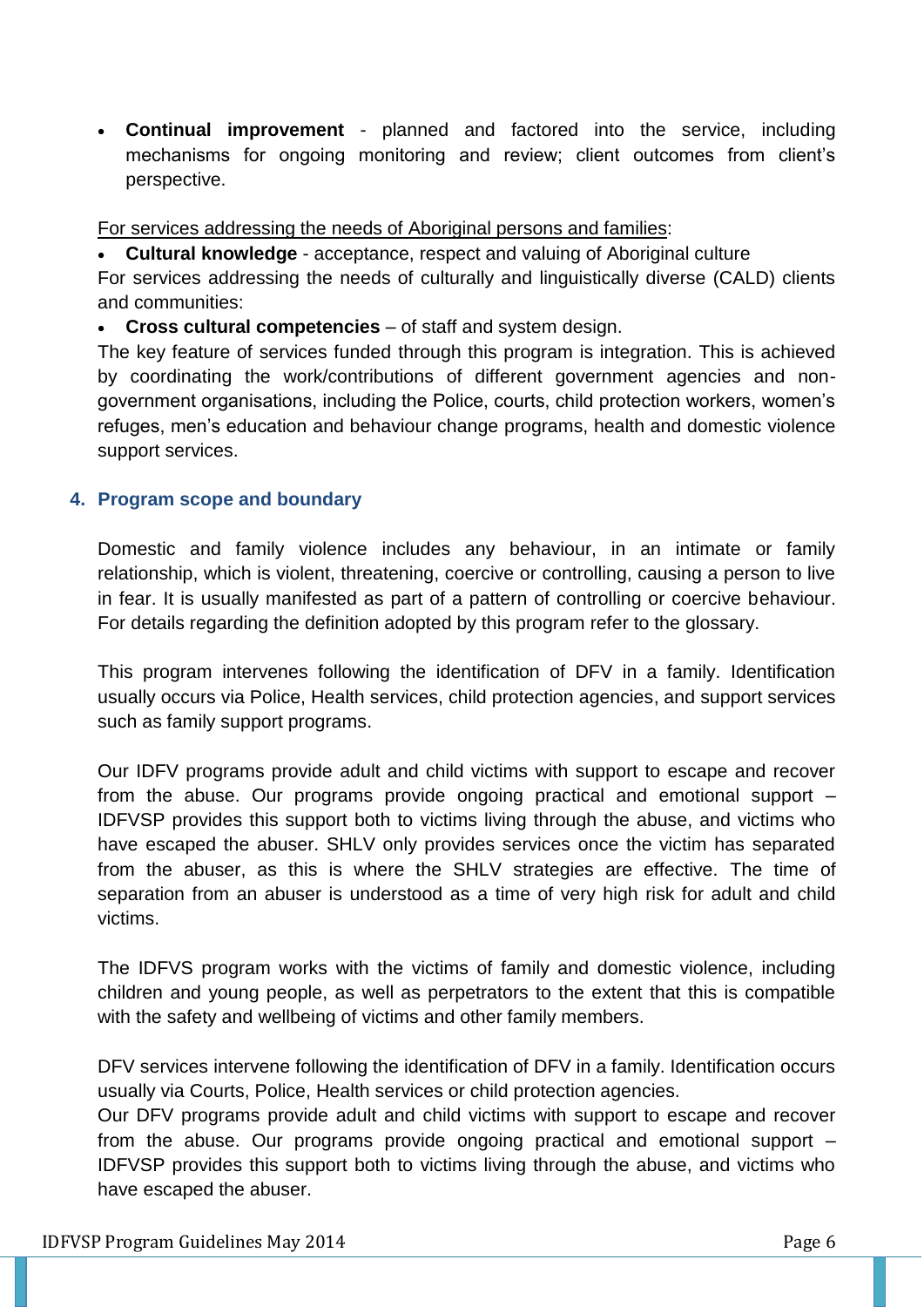Child clients of IDFVS are considered as clients in their own right and direct services are provided to children. Direct services to children are negotiated and agreed by the parent client of the service. These services can include but are not limited to:

- emotional and practical support
- safety planning
- risk assessment using the mandatory reporting guidelines
- therapeutic support (where specialisation exists within the service)

#### **5. Program Results and Outcomes**

The Integrated Domestic Family Violence Services program aims to improve outcomes for its target population over the long term by influencing factors that contribute to the high level result.

At a population level, the Integrated Domestic and Family Violence Services Program seeks to contribute to reduced rates of domestic and family violence through:

- Lowering community tolerance to domestic and family violence, and
- Providing access to support services for adult and child victims.

In order to achieve the program results, the Integrated Domestic and Family Violence Services program focuses on achieving the following interim results:

- Clients are empowered to keep themselves and their family safe
- Clients pursue prosecutions with support from the program
- Clients meet their case plan goals
- Clients are provided with case plans following evidence-based risk and needs assessment of their family situation
- Domestic & family violence victims are accepted into the program as clients and their children are provided a direct service
- Perpetrators are referred to domestic violence behaviour change programs that meet the minimum standards, where available.
- The local community's understanding of and response to domestic and family violence improves
- The local community is informed about domestic and family violence, including legislation, rights and reporting

Please refer to the IDFVS Results Logic page 11 and 12 for more information.

#### **6. Service group objectives**

In Community Services' funded programs system, IDFVS forms part of the Targeted Earlier Intervention for Vulnerable Children, Young People & Families service group. The programs in this service group are all geared to meeting the needs of children, young people and/or families who have identified vulnerabilities. The shared, broad, objective of these programs is to prevent the further escalation of issues that contribute to this vulnerability.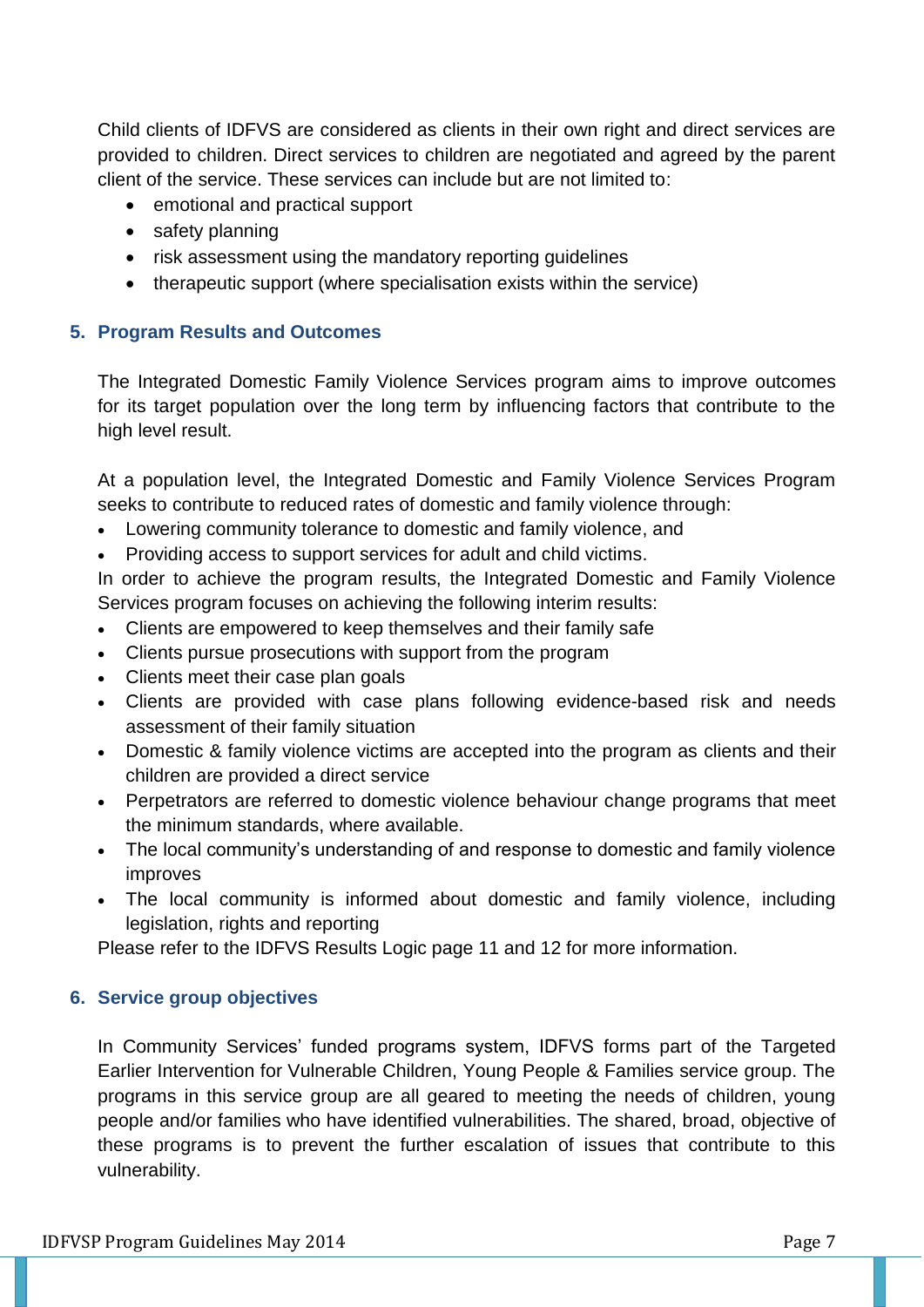The table below illustrates where this program is located within the Community Services funded programs continuum of services.

| <b>Universal</b>   |                                   |                                                   |                                                 | <b>Targeted</b>                                                                 |                                        |                                               |                           |                         | <b>Statutory Intervention</b> |                           |                                             |                                                                        |                                       |                  |                    |
|--------------------|-----------------------------------|---------------------------------------------------|-------------------------------------------------|---------------------------------------------------------------------------------|----------------------------------------|-----------------------------------------------|---------------------------|-------------------------|-------------------------------|---------------------------|---------------------------------------------|------------------------------------------------------------------------|---------------------------------------|------------------|--------------------|
|                    | Prevention and Early Intervention |                                                   |                                                 |                                                                                 |                                        |                                               |                           |                         |                               | <b>Child Protection</b>   |                                             |                                                                        | OOHC                                  |                  |                    |
| Community Builders | <b>NSW</b><br>Families            | Strategy<br>Family<br>ళ<br>Aboriginal Child Youth | Family Centres<br>×්<br><b>Aboriginal Child</b> | Violence<br>Program<br>Services<br>Family<br>ళ<br><b>Domestic</b><br>Integrated | Violence<br>Leaving<br>Home<br>Staying | Support<br>amily<br>ш<br>ళ<br>Youth<br>Child, | Together<br>Ħ,<br>Getting | <b>Brighter Futures</b> | <b>Youth Hope</b>             | Families<br>Strengthening | Protection Casework<br>Child I<br>Statutory | Preservation<br>Support/<br>Family<br>Family<br>Intensive<br>Intensive | Services<br>Family Based<br>Intensive | Casework<br>OOHC | <b>OOHC Reform</b> |

## **Community Services' Continuum of Service**

#### **7. Evidence base**

<u>.</u>

The focus of the IDFVS program on service integration and coordination of the work of multiple agencies and organisations reflects awareness that domestic and family violence is a multi-facetted issue that cannot successfully be tackled by any one government agency or NGO acting alone.

Recent research<sup>1</sup> commissioned by the then Department of Community Services in 2010 supports the strong emphasis on service integration/ collaboration that is the basis of the IDFVS service model. This review notes the advantages that arise from bringing together the relevant government agencies and NGOs – including criminal justice, child protection, corrections, housing, and health – to address the complex issues that manifest associated with violence against women.

IDFVSP Program Guidelines May 2014 <sup>1</sup> Australian Domestic and Family Violence Clearinghouse (2010) *Understanding Domestic Violence and Integration in the NSW Context: a Literature Review*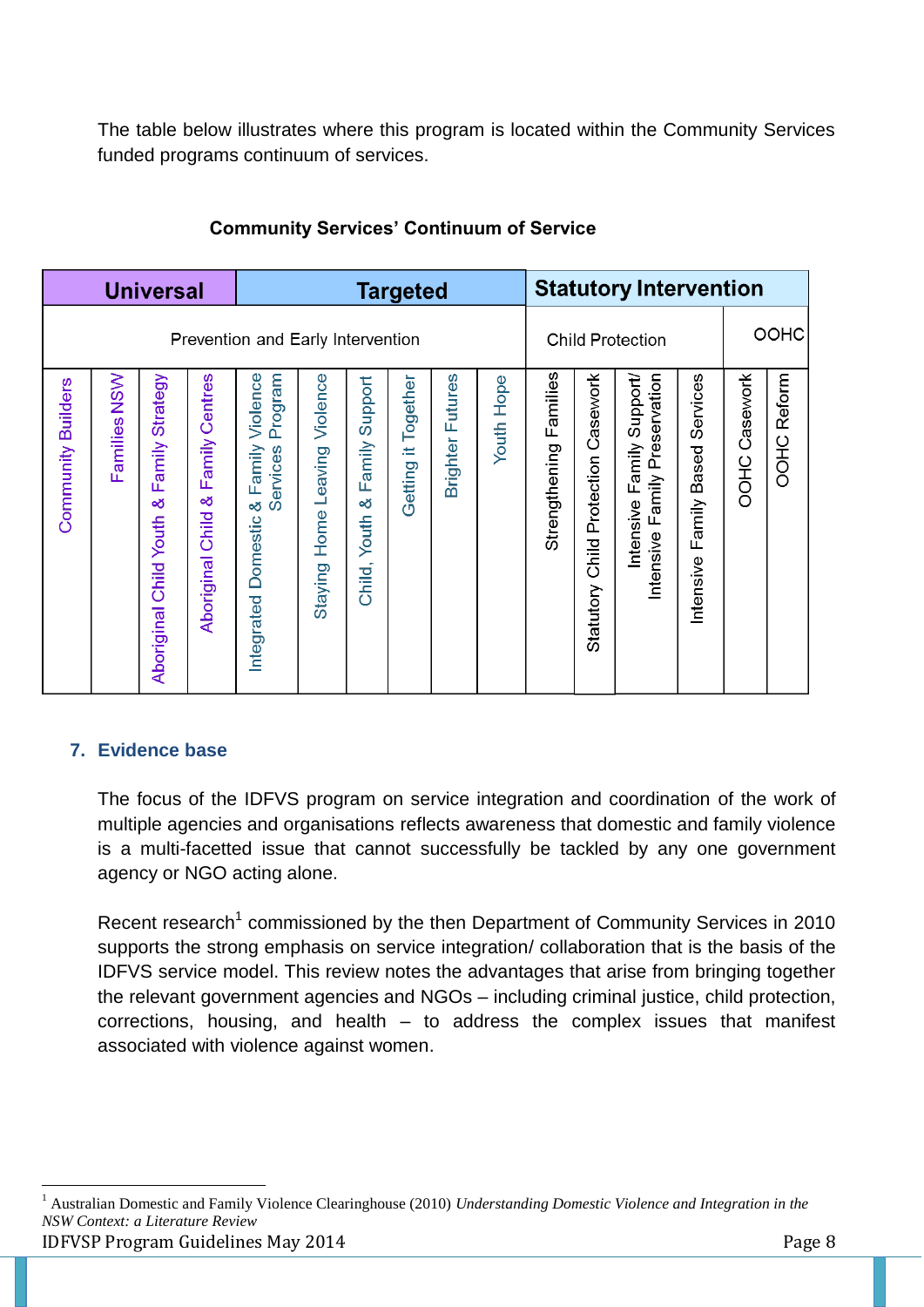#### **8. Target group**

The broad client group for Integrated Domestic Family Violence Services is people affected by domestic and family violence.

Services are provided for all victims of domestic and family violence, including children, whether male or female. Where a victim has children under their care, the service response must take into account the impacts of domestic and family violence on children and young people and either provide direct services or develop a strategy to address the children's needs.

IDFVS service providers may also provide services to perpetrators of domestic and family violence, whether that is through information and referral or brokerage.

Service providers are required to provide priority access for people with the following characteristics:

- D&FV victims from an Aboriginal and Torres Strait Islander background
- D&FV victims affected by socio-economic disadvantage
- D&FV victims from Culturally and Linguistically Diverse backgrounds
- D&FV victims affected by social exclusion
- D&FV victims who have a disability
- D&FV victims who are caring for a child with a disability

#### **9. Service types/activities funded**

The core service provided through the IDFVS program is integrated case management. This is a response to family violence that goes beyond the coordination of policies, systems and information-sharing to the provision of case management services within a unified and multi-agency service structure.

IDFVS are intended to be provided in a way that is 'seamless' to the client. Case managers work with the client to assess needs and risk, plan service delivery and monitor the results by 'tracking' the client's progress.

Services could be provided by single, multidisciplinary teams, or by multiple agencies under the supervision of the case manager. Case managers have access to 'brokerage' funds for purchase of services from other service providers, where necessary.

The IDFVS program provides a range of service activities listed on pages 10 - 13.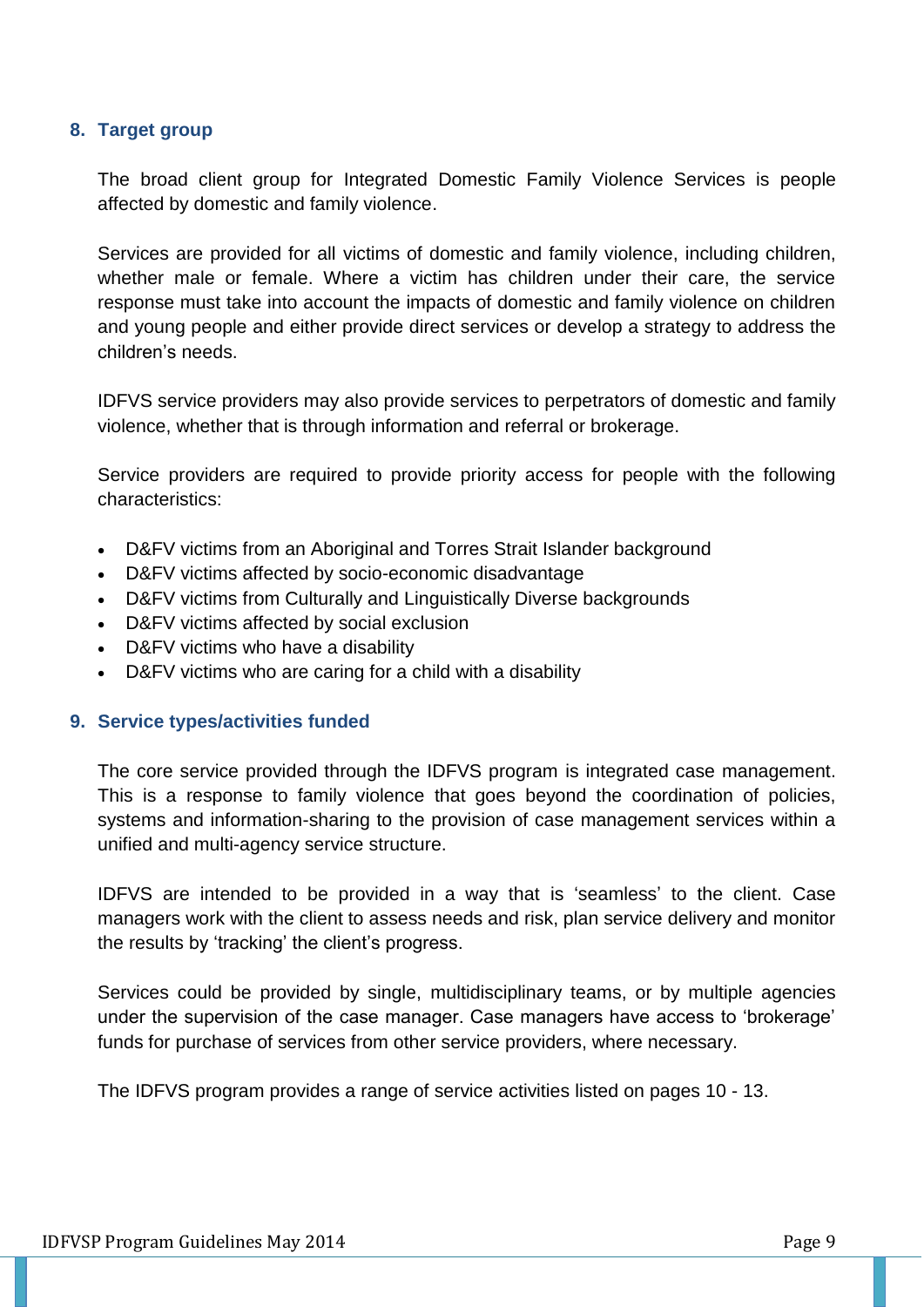#### **10.Performance measures and service results**

The Integrated Domestic Family Violence Services Program uses the Results Based Accountability (RBA) approach to performance measurement drawing on the results and interim results specified in the Integrated Domestic Family Violence Services Program Results Logic Diagram.

The Integrated Domestic Family Violence Services Program service model has a Service Activity Description that describes its results, interim results and performance measures. The model will seek information on project demographics, the quantity of activity, the quality and its outcomes.

IDFVS service providers enter into a contract with Community Services to achieve certain results for clients. These results will be monitored using the performance measures listed on pages 10-13.

| <b>Integrated Domestic Family Violence Services (IDFVS) Program</b>                                |                                                                                                                                                                                                                                                                                                                                                                                                                                                                                                                                                                                                                                                                                                                                                                                                                                                                         |  |  |  |  |  |  |
|----------------------------------------------------------------------------------------------------|-------------------------------------------------------------------------------------------------------------------------------------------------------------------------------------------------------------------------------------------------------------------------------------------------------------------------------------------------------------------------------------------------------------------------------------------------------------------------------------------------------------------------------------------------------------------------------------------------------------------------------------------------------------------------------------------------------------------------------------------------------------------------------------------------------------------------------------------------------------------------|--|--|--|--|--|--|
| <b>IDFVS Results</b>                                                                               | Lowering community tolerance to domestic and family violence,<br>and Providing access to support services for adult and child<br>victims                                                                                                                                                                                                                                                                                                                                                                                                                                                                                                                                                                                                                                                                                                                                |  |  |  |  |  |  |
| <b>Interim Results</b>                                                                             | Clients are empowered to keep themselves and their family safe<br>$\bullet$<br>Clients pursue prosecutions with support from the program<br>$\bullet$<br>Clients meet their case plan goals<br>$\bullet$<br>Clients are provided with case plans following evidence-based<br>$\bullet$<br>risk and needs assessment of their family situation<br>Domestic & family violence victims are accepted into the<br>$\bullet$<br>program as clients and their children are provided a direct<br>service<br>Perpetrators are referred to domestic violence behaviour change<br>$\bullet$<br>programs that meet the minimum standards, where available.<br>The local community's understanding of and response to<br>domestic and family violence improves<br>The local community is informed about domestic and family<br>violence, including legislation, rights and reporting |  |  |  |  |  |  |
| <b>Client Group</b>                                                                                | People affected by domestic and family violence, within the<br>$\bullet$<br>service boundaries of the IDFVS project                                                                                                                                                                                                                                                                                                                                                                                                                                                                                                                                                                                                                                                                                                                                                     |  |  |  |  |  |  |
| Sub-groups<br>for<br>this Project<br>(select only those<br>which apply to the<br>specific project) | D&FV victims from an Aboriginal and Torres Strait Islander<br>$\bullet$<br>background<br>D&FV victims affected by socio-economic disadvantage<br>$\bullet$<br>D&FV victims from Culturally and<br>Linguistically<br><b>Diverse</b><br>backgrounds<br>D&FV victims affected by social exclusion<br>$\bullet$                                                                                                                                                                                                                                                                                                                                                                                                                                                                                                                                                             |  |  |  |  |  |  |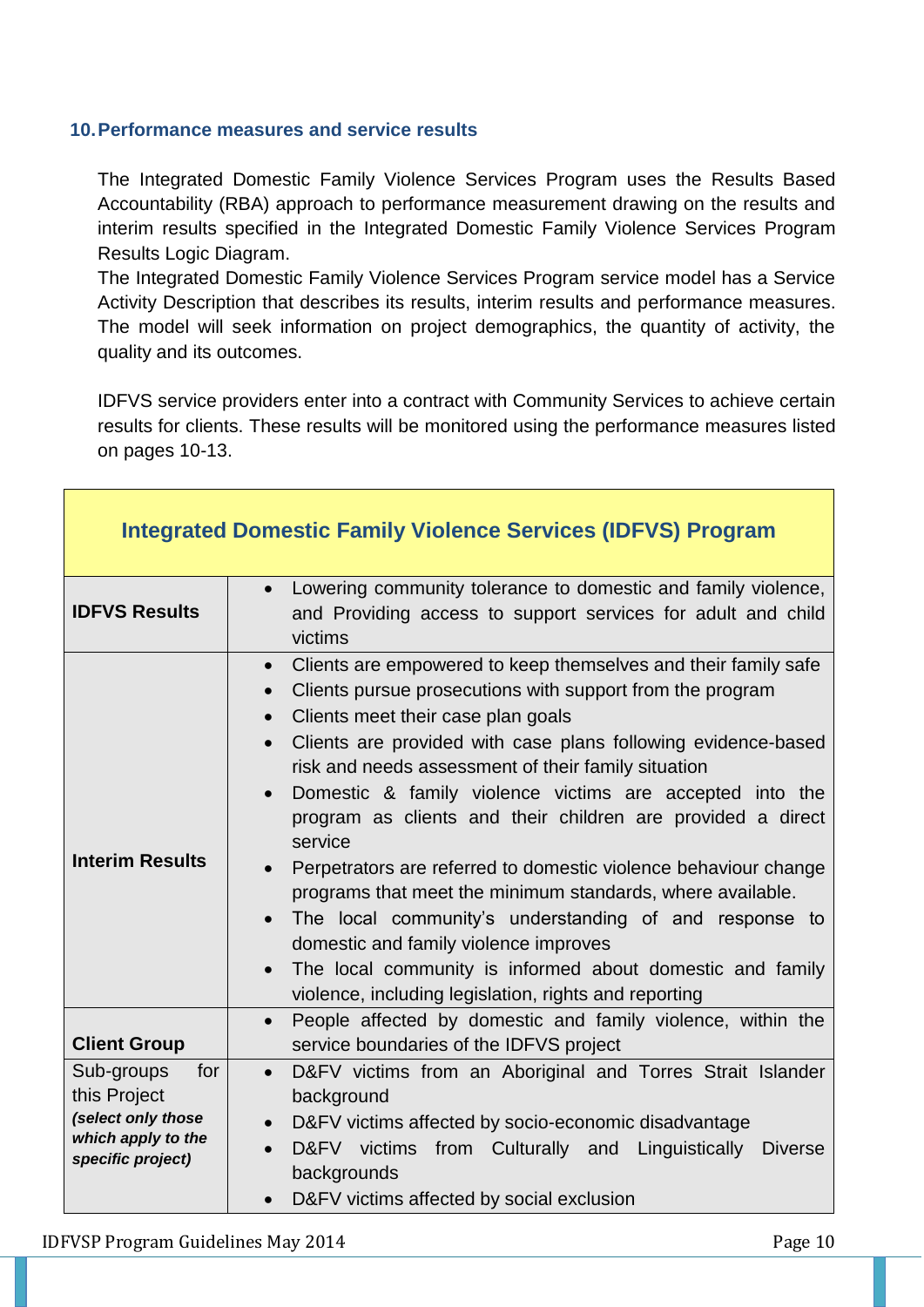|                                                                                          | D&FV victims who have a disability<br>$\bullet$                                      |  |  |  |  |  |  |  |
|------------------------------------------------------------------------------------------|--------------------------------------------------------------------------------------|--|--|--|--|--|--|--|
|                                                                                          | D&FV victims who are caring for a child with a disability<br>$\bullet$               |  |  |  |  |  |  |  |
|                                                                                          |                                                                                      |  |  |  |  |  |  |  |
| <b>IDFVS Program Activity Overview</b>                                                   |                                                                                      |  |  |  |  |  |  |  |
| IDFVS projects provide multi-agency responses to domestic and family violence, which aim |                                                                                      |  |  |  |  |  |  |  |
| to improve outcomes for those affected by violence through:                              |                                                                                      |  |  |  |  |  |  |  |
| a) Service provision to better co-ordinate responses to adult and child victims          |                                                                                      |  |  |  |  |  |  |  |
| b) Proactive and co-ordinated responses in partnership with a range of agencies          |                                                                                      |  |  |  |  |  |  |  |
|                                                                                          | including justice agencies and support services                                      |  |  |  |  |  |  |  |
|                                                                                          | c) Improved co-ordination and integration of the local service systems responding to |  |  |  |  |  |  |  |
|                                                                                          | domestic and family violence                                                         |  |  |  |  |  |  |  |
|                                                                                          | d) Local community education and awareness raising activities                        |  |  |  |  |  |  |  |
|                                                                                          | <b>IDFVS Program Activities</b>                                                      |  |  |  |  |  |  |  |
| <b>Service delivery</b>                                                                  | Employ a professional manager and one or more caseworkers to<br>$\bullet$            |  |  |  |  |  |  |  |
|                                                                                          | provide the services                                                                 |  |  |  |  |  |  |  |
|                                                                                          | Establish and administer a brokerage fund of not more than ten<br>$\bullet$          |  |  |  |  |  |  |  |
|                                                                                          | per cent of the total grant to purchase client services (other than                  |  |  |  |  |  |  |  |
|                                                                                          | legal services), where necessary                                                     |  |  |  |  |  |  |  |
|                                                                                          | The service may be co-located with government other agencies                         |  |  |  |  |  |  |  |
|                                                                                          | These include:                                                                       |  |  |  |  |  |  |  |
|                                                                                          | The development of Aboriginal and CALD-specific service<br>delivery strategies       |  |  |  |  |  |  |  |
|                                                                                          | A comprehensive risk and needs assessment of each client<br>$\bullet$                |  |  |  |  |  |  |  |
| Case                                                                                     | (adult and child) that assists in prioritising clients and responding                |  |  |  |  |  |  |  |
| management                                                                               | to their needs                                                                       |  |  |  |  |  |  |  |
| services                                                                                 | Crisis support and information to assist with the effective<br>$\bullet$             |  |  |  |  |  |  |  |
|                                                                                          | engagement of clients with a range of relevant supports                              |  |  |  |  |  |  |  |
|                                                                                          | Case co-ordination and/or involvement in case tracking to ensure                     |  |  |  |  |  |  |  |
|                                                                                          | seamless client service provision, including referral on to other                    |  |  |  |  |  |  |  |
|                                                                                          | services                                                                             |  |  |  |  |  |  |  |
|                                                                                          | Referral pathways to domestic violence behaviour change<br>$\bullet$                 |  |  |  |  |  |  |  |
|                                                                                          | programs that meet the minimum standards, to improve                                 |  |  |  |  |  |  |  |
|                                                                                          | perpetrator accountability and victim safety, and where possible,                    |  |  |  |  |  |  |  |
|                                                                                          | to reduce future offending                                                           |  |  |  |  |  |  |  |
|                                                                                          | Client support and referrals to improve safety and sustain                           |  |  |  |  |  |  |  |
|                                                                                          | engagement with court processes                                                      |  |  |  |  |  |  |  |
|                                                                                          | Group support for clients where appropriate<br>$\bullet$                             |  |  |  |  |  |  |  |
|                                                                                          | Case review and closure procedures that collect outcome data,                        |  |  |  |  |  |  |  |
|                                                                                          | assist with caseload management and ensure clients are aware                         |  |  |  |  |  |  |  |
|                                                                                          | of their status.                                                                     |  |  |  |  |  |  |  |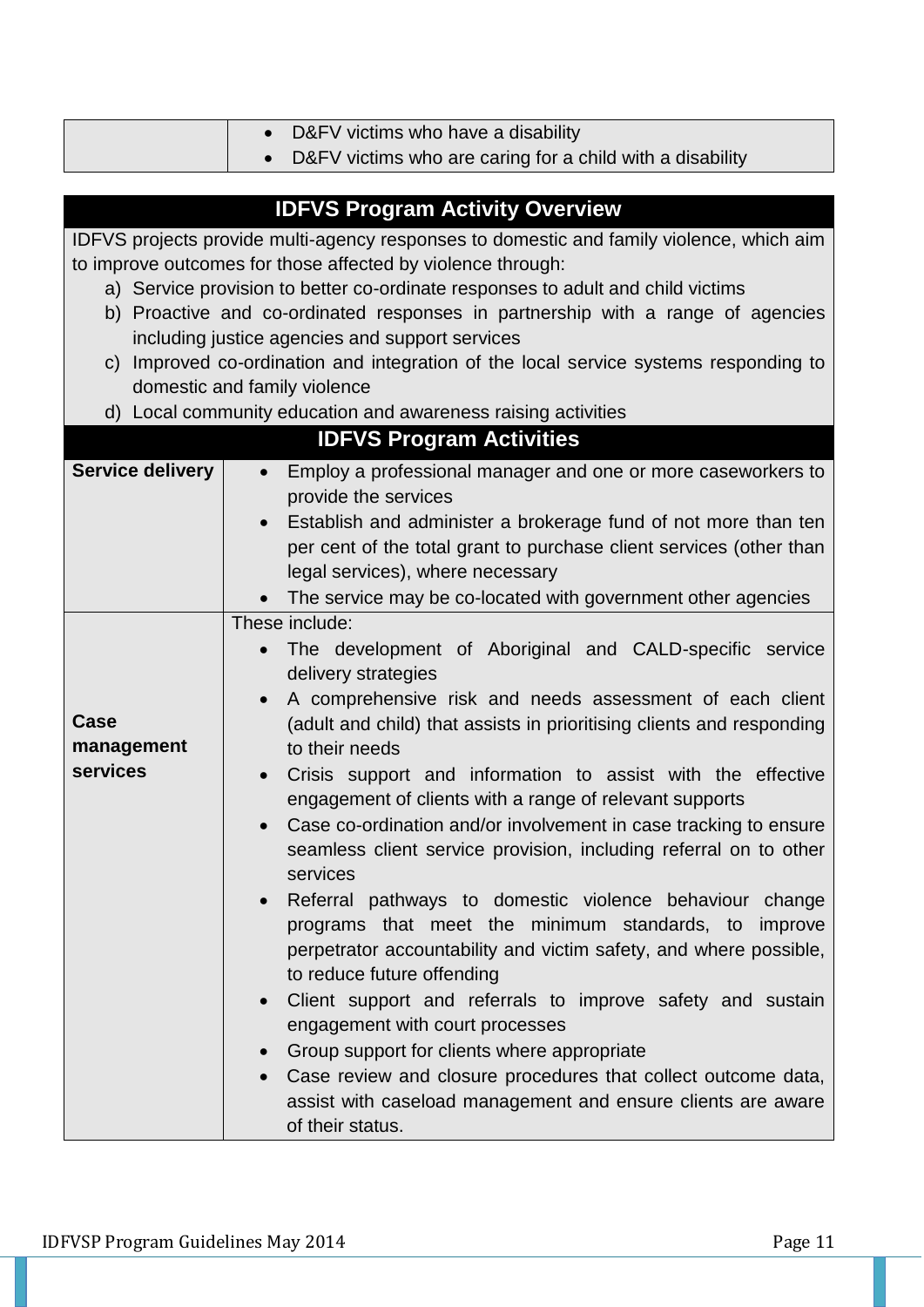| <b>Education</b>                                                                           | • With other organisations within the service system that work with          |  |  |  |  |  |  |
|--------------------------------------------------------------------------------------------|------------------------------------------------------------------------------|--|--|--|--|--|--|
| activities                                                                                 | people experiencing domestic and family violence to assist them              |  |  |  |  |  |  |
|                                                                                            | to more appropriately respond to and refer clients to other                  |  |  |  |  |  |  |
|                                                                                            | services, including within the justice system                                |  |  |  |  |  |  |
|                                                                                            | With the community in order to broaden both their understanding              |  |  |  |  |  |  |
|                                                                                            | and response to people experiencing domestic and family                      |  |  |  |  |  |  |
|                                                                                            | violence                                                                     |  |  |  |  |  |  |
|                                                                                            | Undertake a service development role by promoting the service<br>$\bullet$   |  |  |  |  |  |  |
|                                                                                            | model as an example of best practice to government and non-                  |  |  |  |  |  |  |
|                                                                                            | government agencies.                                                         |  |  |  |  |  |  |
| Service system                                                                             | Collaborate with nominated partner agencies to develop a<br>$\bullet$        |  |  |  |  |  |  |
| development                                                                                | strategic approach to reducing domestic and family violence in               |  |  |  |  |  |  |
|                                                                                            | the area, incorporating the identification of effective engagement           |  |  |  |  |  |  |
|                                                                                            | strategies and referral protocols for all the designated client              |  |  |  |  |  |  |
|                                                                                            | groups, including provision for self-referral. Particular attention          |  |  |  |  |  |  |
|                                                                                            | should be paid to the development of formal referral protocols               |  |  |  |  |  |  |
|                                                                                            | with the NSW Police Force and/or Women's Domestic Violence                   |  |  |  |  |  |  |
|                                                                                            | <b>Court Advocacy Services</b>                                               |  |  |  |  |  |  |
|                                                                                            | Contribute to service sector development initiatives to ensure               |  |  |  |  |  |  |
|                                                                                            | that available services are effectively co-ordinated and contribute          |  |  |  |  |  |  |
|                                                                                            | to the strategic, whole of government objective of reducing                  |  |  |  |  |  |  |
|                                                                                            | domestic and family violence. This would include participation in            |  |  |  |  |  |  |
|                                                                                            | local service planning and service system meetings.                          |  |  |  |  |  |  |
| Integrated                                                                                 | Establish a governance structure for the Service which consists<br>$\bullet$ |  |  |  |  |  |  |
| governance                                                                                 | of:                                                                          |  |  |  |  |  |  |
|                                                                                            | A management group consisting of, as a minimum, CS,<br>$\blacktriangleright$ |  |  |  |  |  |  |
|                                                                                            | NSW Health and the NSW Police Force, plus the auspice                        |  |  |  |  |  |  |
|                                                                                            | agency                                                                       |  |  |  |  |  |  |
|                                                                                            | A service planning group comprised of the broader<br>➤                       |  |  |  |  |  |  |
|                                                                                            | network of local service providers and stakeholders in the                   |  |  |  |  |  |  |
|                                                                                            | area.                                                                        |  |  |  |  |  |  |
|                                                                                            | <b>Performance Measures</b>                                                  |  |  |  |  |  |  |
| How much?                                                                                  |                                                                              |  |  |  |  |  |  |
|                                                                                            | Number of referrals made and received by the project                         |  |  |  |  |  |  |
| Total number of adults and children supported by the project per year<br>$\bullet$         |                                                                              |  |  |  |  |  |  |
| Number of service provider education sessions and participants<br>$\bullet$                |                                                                              |  |  |  |  |  |  |
| Number of community education sessions and participants                                    |                                                                              |  |  |  |  |  |  |
| How well?                                                                                  |                                                                              |  |  |  |  |  |  |
| Number of partner agencies in formal referral and case management agreements               |                                                                              |  |  |  |  |  |  |
| Number and % of clients who meet their case plan goals<br>$\bullet$                        |                                                                              |  |  |  |  |  |  |
| Number and % of clients from each of the nominated sub-groups compared to the<br>$\bullet$ |                                                                              |  |  |  |  |  |  |
| percentage profile of these groups within the community served by the project              |                                                                              |  |  |  |  |  |  |
| Number & % of clients who report satisfaction with the service provided<br>$\bullet$       |                                                                              |  |  |  |  |  |  |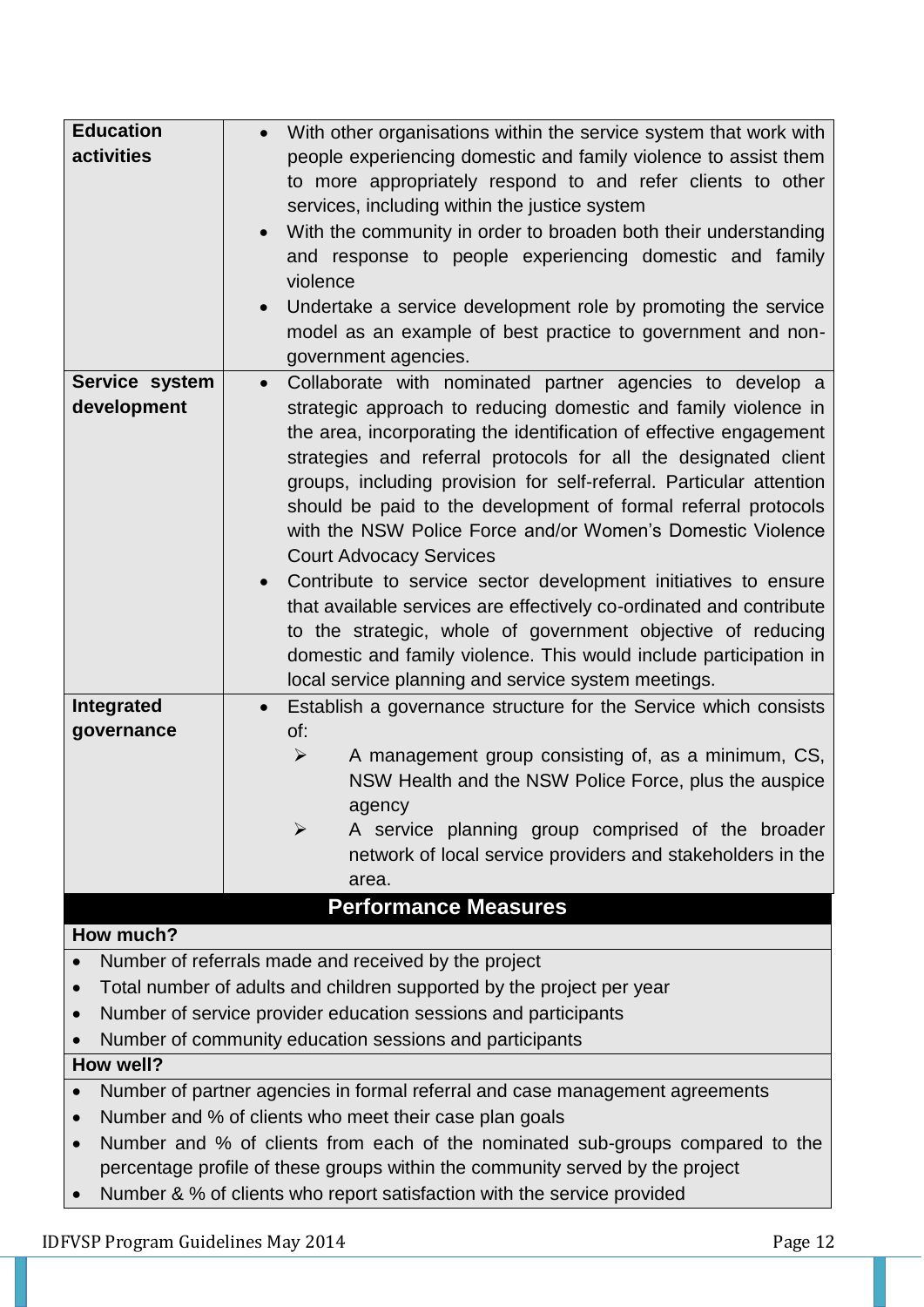#### **Is anyone better off?**

- Number of clients who, a year after initial contact with the service, report that they and their children feel safe as a result of the assistance provided
- Number and % of community members surveyed who are aware of NSW laws relating to domestic & family violence and/or who understand the impact of the various forms of domestic & family violence on victims and children.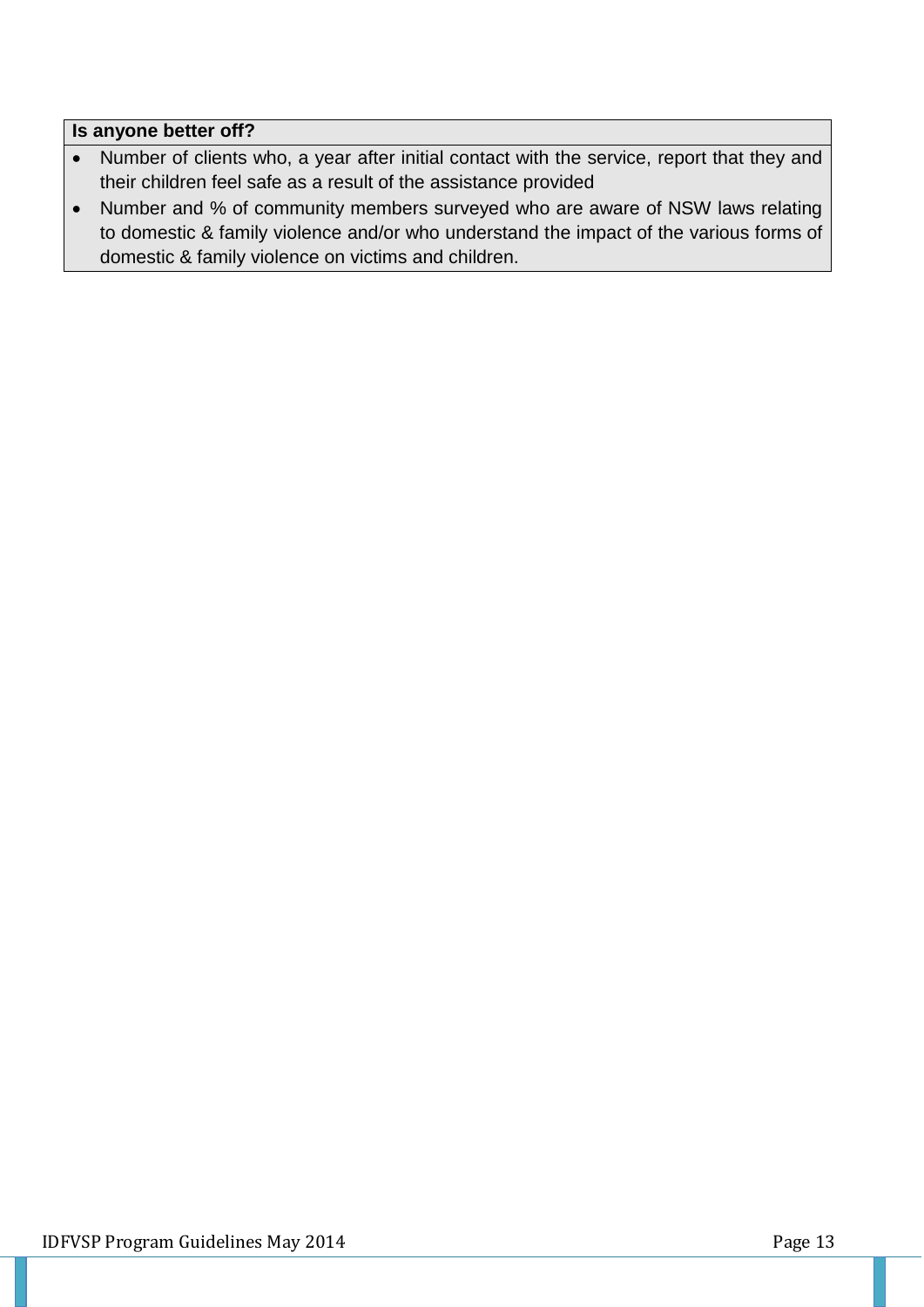

#### **INTEGRATED DOMESTIC FAMILY VIOLENCE SERVICES: RESULTS LOGIC DIAGRAM**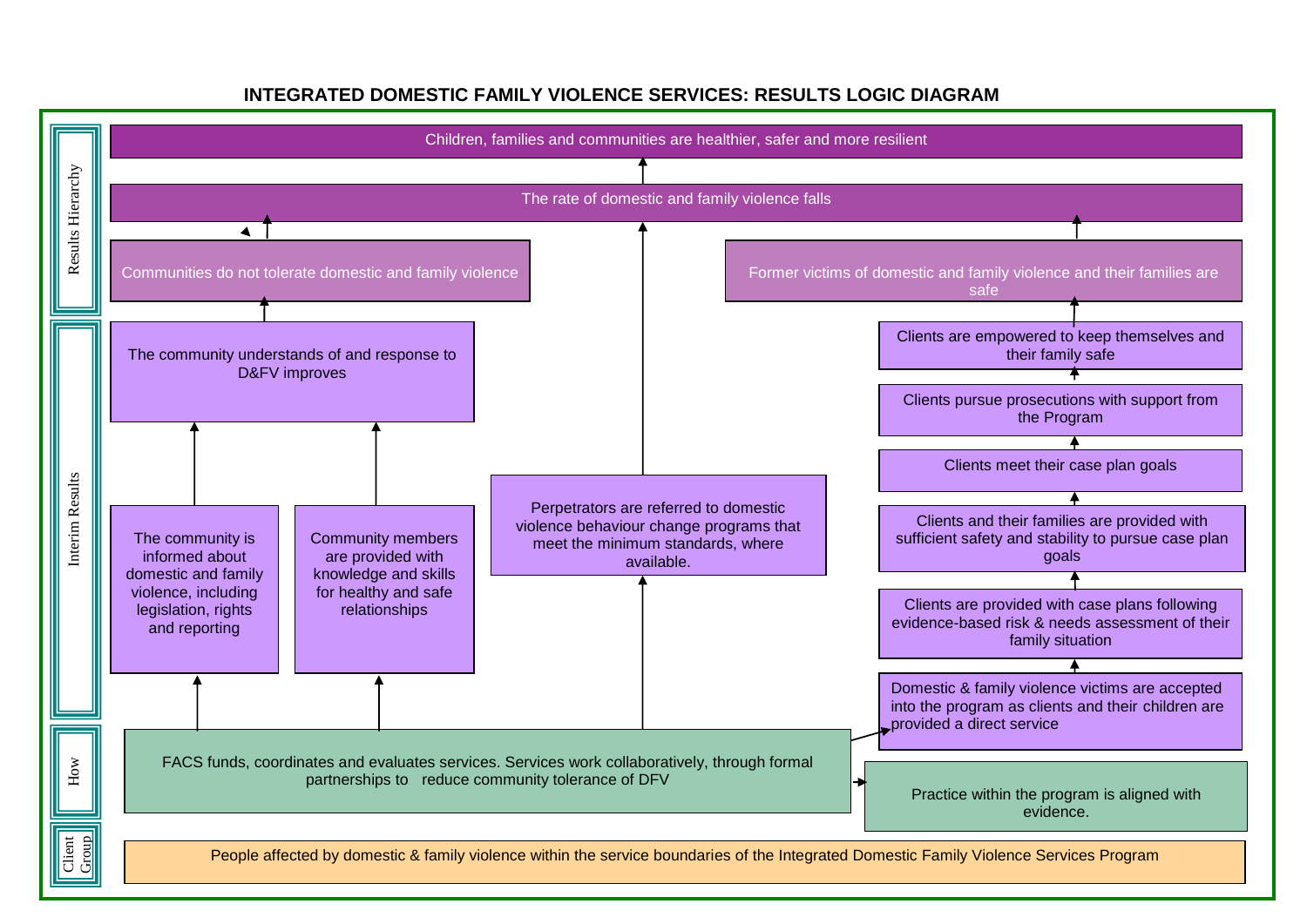**Integrated Domestic Family Violence Services (IDFVS) Program Results Logic Diagram**

*This narrative provides background information and an explanation of the statements set out in the Integrated Domestic Family Violence Services (IDFVS) Program Results Logic Diagram.*

## **What is a Results Logic Diagram?**

A Results Logic Diagram is an analytical tool used to show the causal linkages between program components and intended results for client groups or population groups. A Results Logic Diagram includes a results hierarchy in which lower order results are preconditions for achieving higher order results.

# **What is the Integrated Domestic Family Violence Services Program?**

The Integrated Domestic Family Violence Services are multi-agency responses to domestic and family violence, which attempt to improve outcomes for those affected by violence through:

- 1. Increased access to service provision, and better co-ordination of services to adult and child victims
- 2. More proactive and co-ordinated responses by a range of agencies including justice agencies and support services
- 3. Improved co-ordination and integration of the local service systems responding to domestic and family violence
- 4. Community education and awareness raising.

# **Explanation of statements in the IDFVS Program Results Logic Diagram**

**Domestic and Family Violence** includes any behaviour, in an intimate or family relationship, which is violent, threatening, coercive or controlling, causing a person to live in fear. It is usually manifested as part of a pattern of controlling or coercive behaviour. This definition is adopted from the NSW Domestic and Family Violence Framework. The full definition is provided in the glossary on page 16.

## **Results**

1

The Results Based Accountability (RBA) Framework developed by Mark Friedman<sup>2</sup> defines results as conditions of well-being for children, adults, families or communities. The Framework distinguishes between population-level results (to which many agencies may contribute, along with external factors like demographic and economic trends) and performance measures for specific programs.

## **The rate of domestic and family violence falls**

This is clearly a population-level result to which the IDFVS Program can only contribute; there are many other factors involved outside of the control of the Program, including other

<sup>&</sup>lt;sup>2</sup> Mark Friedman is a United States consultant who has over 30 years experience in public administration and public policy.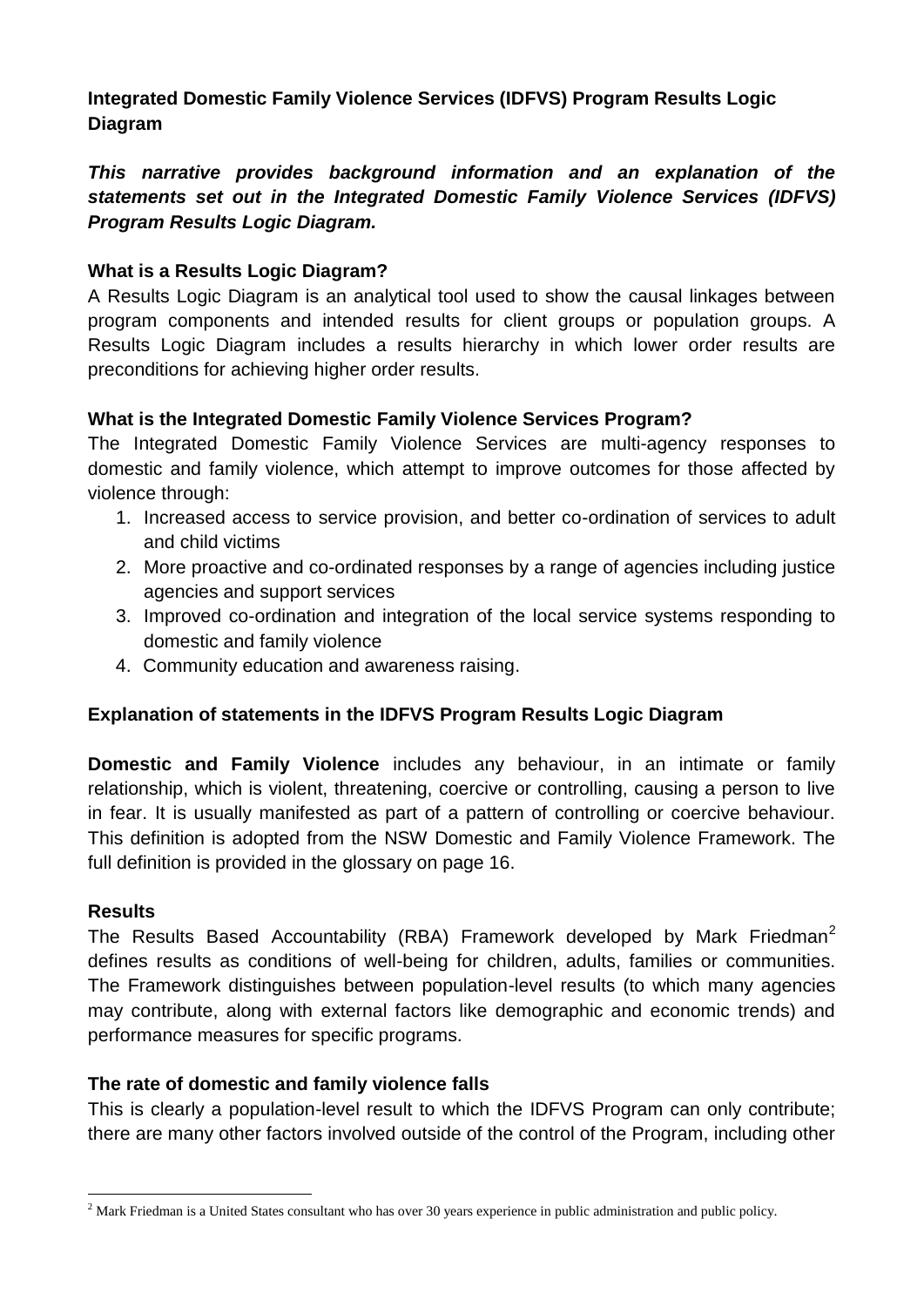initiatives aiming to achieve this same result. Nevertheless, ultimately the intention of the IDFVS Program is to see DFV decline.

## **Communities do not tolerate domestic and family violence**

The interim results below this result show how it is intended that the Program should reach it:

- The community is informed about domestic and family violence, including legislation, rights and reporting
- Community members are provided with knowledge and skills for healthy and safe relationships.

## **Former victims of domestic and family violence and their families are safe**

The interim results below this result progress through key elements in the process from engagement of victims, through to ensuring their immediate safety needs are met, supporting them through the court process and ultimately enabling them to keep themselves and their families safe.

#### **How**

This is a description of the means by which it is intended to achieve the results. In this case, it is through the IDFVS Program, which is a multi-agency, co-ordinated response to prevent the escalation of domestic and family violence. The Program covers targeted locations across NSW. As an integrated model its results are expected to extend into the criminal justice system, hence the inclusion of Police and Women's Domestic Violence Court Advocacy Services as core partners. It also seeks to promote good practice principles to D&FV services outside the Program.

## **Client group**

This is the group of people targeted by the IDFVS Program.

## **11. Data collection strategies**

Agencies funded through IDFVS are required to report to Community Services on the work they do with families. Reporting takes place through a web-based data reporting system, and generally covers the period of the standard Australian financial year (i.e. 1 July to 30 June).

IDFVS shares a reporting system with another Community Services program – the Staying Home Leaving Violence (SHLV) program.

Reports are made in two formats: electronic forms that are completed and submitted online (covering project data and referrals and client data), as well as paper-based surveys (gathering client feedback and feedback on education and training sessions the NGO has provided).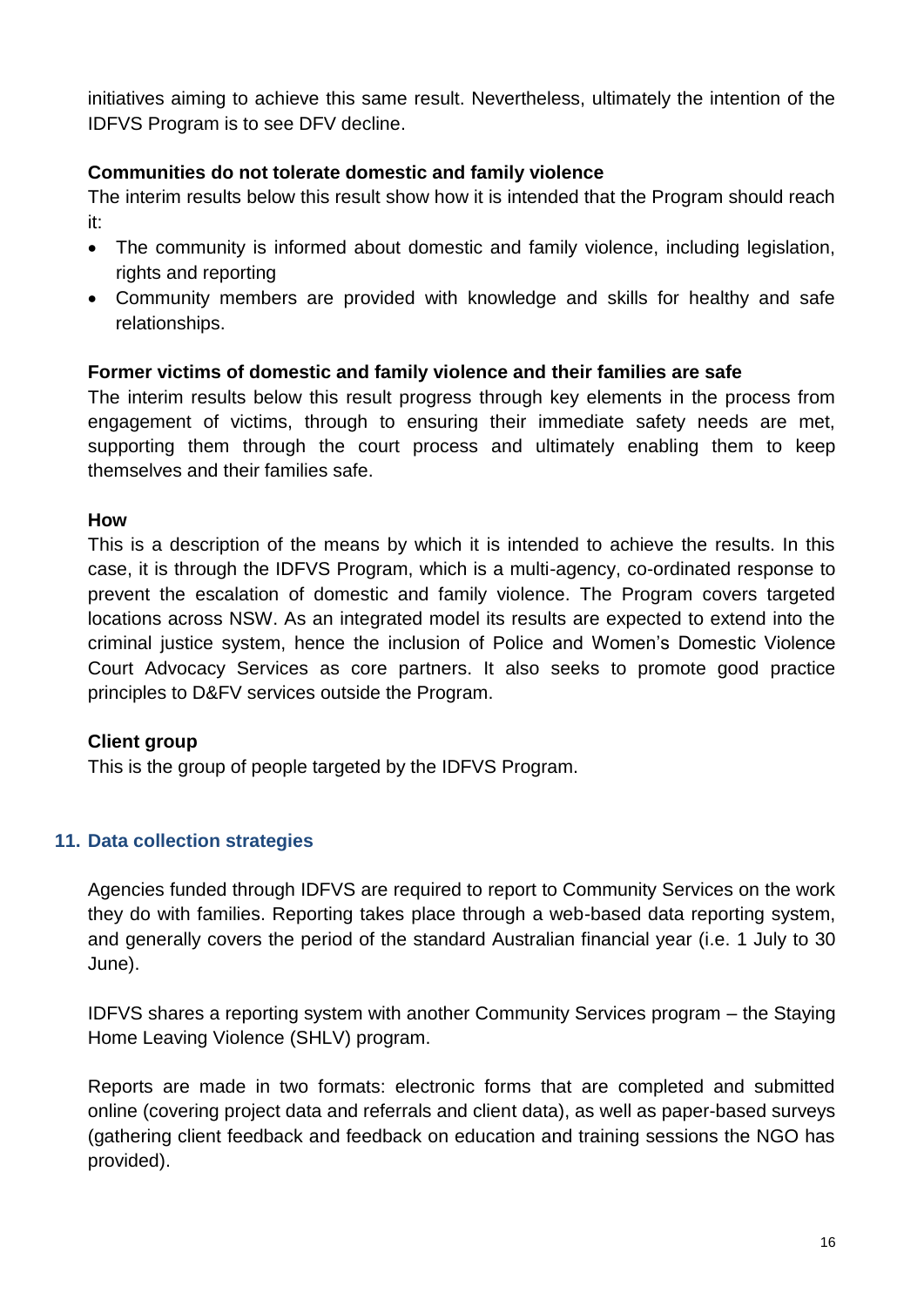The information that is reported to Community Services will be used for four purposes:

- To assess each service's effectiveness in delivering the outcomes specified in the contract;
- To measure the service's contribution to IDFVS program objectives, FACS goals and the goals of the NSW state plan: NSW 2021;
- As part of the Program's evaluation; and
- To provide feedback to service providers on their performance.

The detailed reporting requirements for the IDFVS are set out in a separate document – the IDFVS *Performance Monitoring Service Provider Guidelines*

#### Type of Services

Below outlines the key activity types and service levels that will form the basis for contracting – refer to service delivery schedule.

| <b>Location of service (LGA):</b> |                             |                          |  |  |  |  |
|-----------------------------------|-----------------------------|--------------------------|--|--|--|--|
| <b>Type of Service</b>            | <b>Type of Activity</b>     | <b>Quantity per Year</b> |  |  |  |  |
|                                   | Case coordination           | # of adult clients       |  |  |  |  |
|                                   | Case management             | # of adult clients       |  |  |  |  |
| <b>Domestic</b><br>Integrated     | <b>Education activities</b> | # of sessions            |  |  |  |  |
| <b>Family Violence Service</b>    |                             | # of organisations       |  |  |  |  |
|                                   | <b>Brokerage</b>            | By client/initiative     |  |  |  |  |
|                                   | Direct services to child    | # of child/ren           |  |  |  |  |

## **12. Partnership Framework**

IDFVS services are provided by a mix of NSW Government agencies and NGOs. A list of providers is available on the [community services website.](http://www.community.nsw.gov.au/docs_menu/for_agencies_that_work_with_us/our_funding_programs/intergrated_domestic_violence.html)

IDFVS providers are required to operate within a formal partnership that includes Community Services, NSW Health, Women's Domestic Violence Court Advocacy Services and the NSW Police Force. Each project has a governance body such as an advisory committee that has authority over key decisions involving resources, strategic planning and review.

FACS enters into agreements with other government agencies to facilitate collaboration within the service system. An example of this is the 2013 Memorandum of Understanding between Family and Community Services and the Department of Attorney General and Justice regarding the regulation of minimum standards for men's domestic violence behaviour change programs.

Under this agreement, when providing referrals to domestic violence behaviour change programs, Community Services funded Service Providers will only refer domestic violence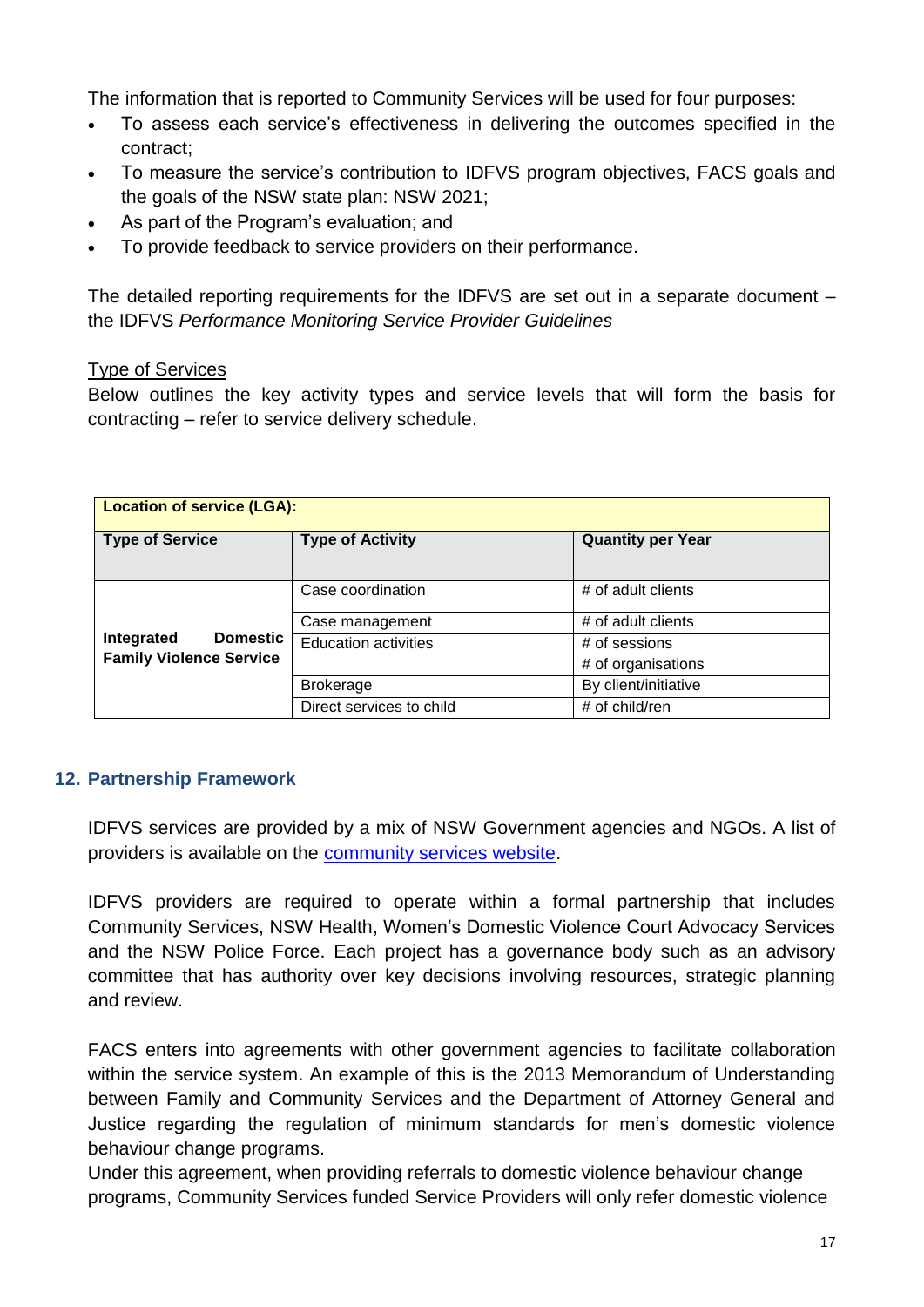perpetrators to behaviour change programs that meet the [minimum standards.](http://www.domesticviolence.lawlink.nsw.gov.au/domesticviolence/minimum_standards_mdvbcp.html) A list of approved providers can be found at

[http://www.domesticviolence.lawlink.nsw.gov.au/domesticviolence/minimum\\_standards\\_m](http://www.domesticviolence.lawlink.nsw.gov.au/domesticviolence/minimum_standards_mdvbcp.html) [dvbcp.html](http://www.domesticviolence.lawlink.nsw.gov.au/domesticviolence/minimum_standards_mdvbcp.html)

Each service provider will establish a local service planning group comprising representatives of the local service network, including justice agency representatives.

## **13. Glossary**

## **Activities**

Activities are the specific tasks that need to be performed to deliver the project strategies.

#### **Case Management**

Case management is client centred. Case management involves one worker as a key worker for a particular client. It is a two-pronged approach incorporating direct client service, based on sound assessment and support planning, and coordination of access to, and delivery of, a range of other support services.

Case management is a collaborative, client-focused approach aimed at meeting individual needs. Case management involves providing assistance to clients with a complex range of needs, who require access to a broad range of services and different forms of assistance. Most clients need and use a wide range of services including housing, income, health, employment, education and training. A case manager is responsible for ensuring clients maintain access to the services identified as appropriate to meet case plan goals. There is limited control any one agency or worker has over client outcomes; therefore coordination of services is a major focus of case management, including shared responsibility between service providers, other agencies and clients for client outcomes.

## **Case Coordinated Client**

A person becomes a case coordinated client when that person is provided multiple services from your organisation that are more intense than information and referral only. This may include but is not limited to advocacy, assisted referral, brokerage, court support. Assistance may be provided all in one day or over a longer period of time.

Referring a person to another service/s does not on its own make a person a case coordinated client. You do not develop case plans for case coordinated clients and you do not have case management responsibility for them.

## **Communities Prevention and Early Intervention (CPEI)**

The Communities Prevention and Early Intervention provides policy advice, delivers programs, strategies and projects and negotiates with key human services and justice agencies to improve outcomes for children, young people, women experiencing violence, families. This work is done from a whole of government perspective and focuses on improving outcomes at a population level by working with government, non-government, community sector and business.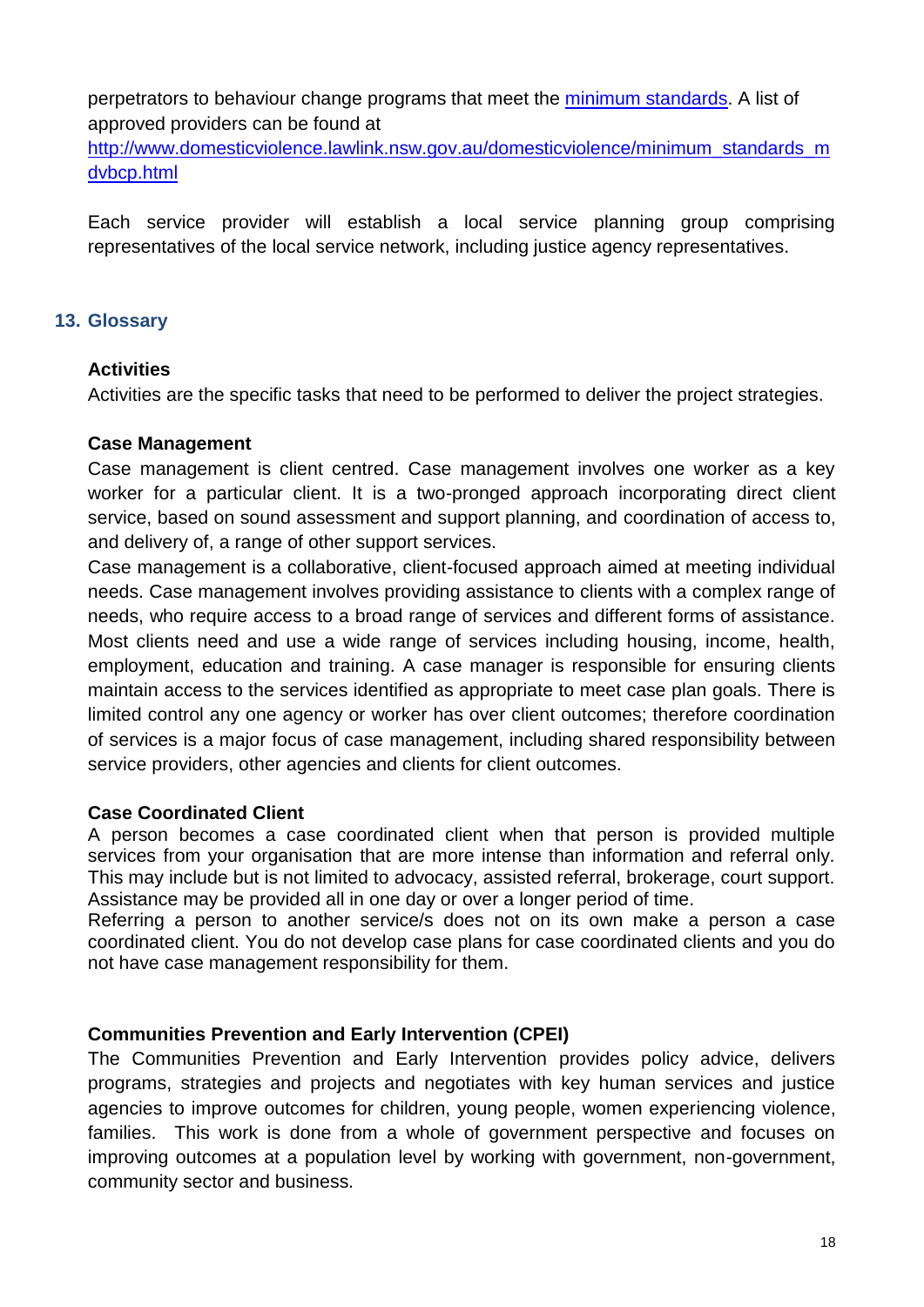# **Culturally and Linguistically Diverse (CALD)**

Individuals from a CALD background are those who identify as having a specific cultural or linguistic affiliation by virtue of their place of birth, ancestry, ethnic origin, religion, preferred language, language(s) spoken at home, or because of their parents' identification on a similar basis. $3$ 

#### **Department of Family and Community Services, Community Services**

Community Services is the leading NSW Government agency responsible for community services. The Department helps children, young people and families across a continuum of care. Its core work focuses on child protection, starting with early intervention strategies to help build stronger families. In particular, it helps those who are vulnerable and most in need.

## **Domestic and Family Violence**

Domestic and family violence includes any behaviour, in an intimate or family relationship, which is violent, threatening, coercive or controlling, causing a person to live in fear. It is usually manifested as part of a pattern of controlling or coercive behaviour.

An intimate relationship refers to people who are (or have been) in an intimate partnership whether or not the relationship involves or has involved a sexual relationship, i.e. married or engaged to be married, separated, divorced, de facto partners (whether of the same or different sex), couples promised to each other under cultural or religious tradition, or who are dating.

A family relationship has a broader definition and includes people who are related to one another through blood, marriage or de facto partnerships, adoption and fostering relationships, sibling and extended family relationships. It includes the full range of kinship ties in Aboriginal and Torres Strait Islander (ATSI) communities, extended family relationships, and constructs of family within lesbian, gay, bisexual, transgender, intersex or queer (LGBTIQ) communities. People living in the same house, people living in the same residential care facility and people reliant on care may also be considered to be in a domestic relationship if their relationship exhibits dynamics which may foster coercive and abusive behaviours.

The behaviours that may constitute domestic and family violence include:

• physical violence including physical assault or abuse

<u>.</u>

- sexual assault and other sexually abusive or coercive behaviour
- emotional or psychological abuse including verbal abuse and threats of violence

• economic abuse; for example denying a person reasonable financial autonomy or financial support

• stalking; for example harassment, intimidation or coercion of the other person's family in order to cause fear or ongoing harassment, including through the use of electronic communication or social media

<sup>3</sup> http://nps718.dhs.vic.gov.au/ds/disabilitysite.nsf/sectionthree/cald\_strat?open (Department of Human Services Multicultural Strategy Unit, 2002).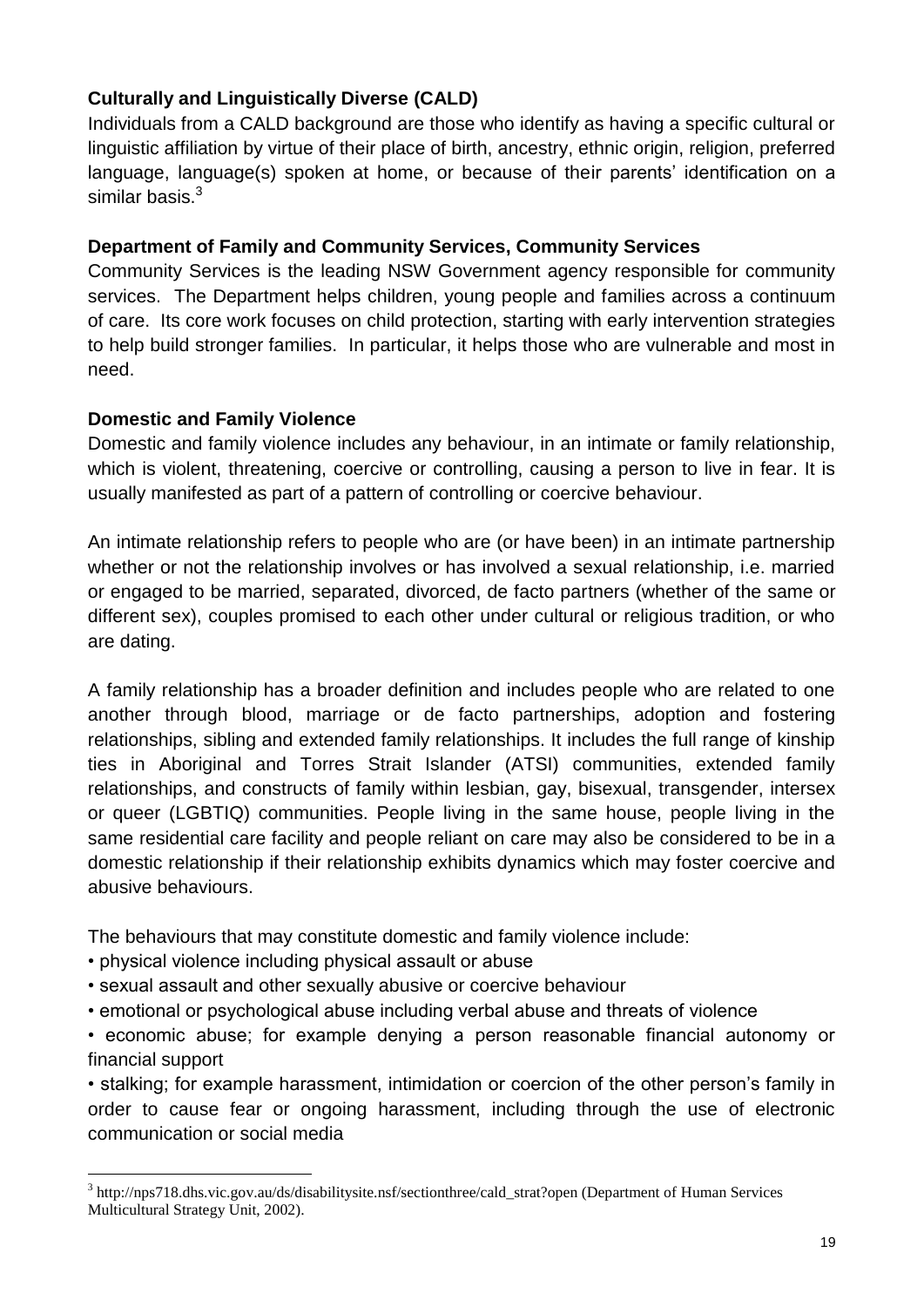• kidnapping or deprivation of liberty, as well as unreasonably preventing the other person from making or keeping connections with her or his family or kin, friends, faith or culture

- damage to property irrespective of whether the victim owns the property
- causing injury or death to an animal irrespective of whether the victim owns the animal. $4$

## **Early Intervention**

Programs and practices that intervene with individuals, families or families at an early stage in the occurrence of a problem or issue in such a way that there is a high probability that the intervention will resolve the problem or issue and stop it from becoming worse.<sup>5</sup>

# **Evaluation**

An evaluation is a systematic process of collecting and using information to assess the value of a program or a project. Evaluations provide an analysis of how well a program/project performed and whether it achieved its targeted results.<sup>6</sup>

# **Evidence Based**

Evidence-based is an *approach* to policy development and implementation which uses rigorous techniques to develop and maintain a robust evidence base from which to develop policy options. Evidence for policy has three components. First is hard data (facts, trends, survey information), the second component is the analytical reasoning that sets the hard data in context. Third, an evidence base comprises stakeholder opinion on an issue or set of issues.

## **Indicator**

An indicator is a measure that helps quantify the achievement of a result.<sup>7</sup>

# **Non-Government Organisations (NGOs)**

These are not-for-profit non-government bodies. Local government councils are not NGOs.

# **NSW Government Procurement Policy**

<http://www.procurepoint.nsw.gov.au/>

# **NSW State Plan**

1

The Government of New South Wales is committed to improving the services it delivers to the community and the [NSW State Plan](http://www.nsw.gov.au/stateplan/index.aspx?id=76bf6dc0-229c-402e-8331-9bae2a6743be) is the blueprint for how the Government intends to achieve these improvements over the next 10 years.

<sup>4</sup> Department of Family and Community Services, It Stops Here. Page 12.

A meta-analysis of the impact of community-based prevention and early intervention action.

Gauntlett, E. et al. 2000. Department of Family and Community Services. Policy Research Paper no 1

<sup>6</sup> http://www.defra.gov.uk/science/how/evidence.htm

<sup>&</sup>lt;sup>7</sup> Friedman, 2005. Trying hard is not good enough., Page 19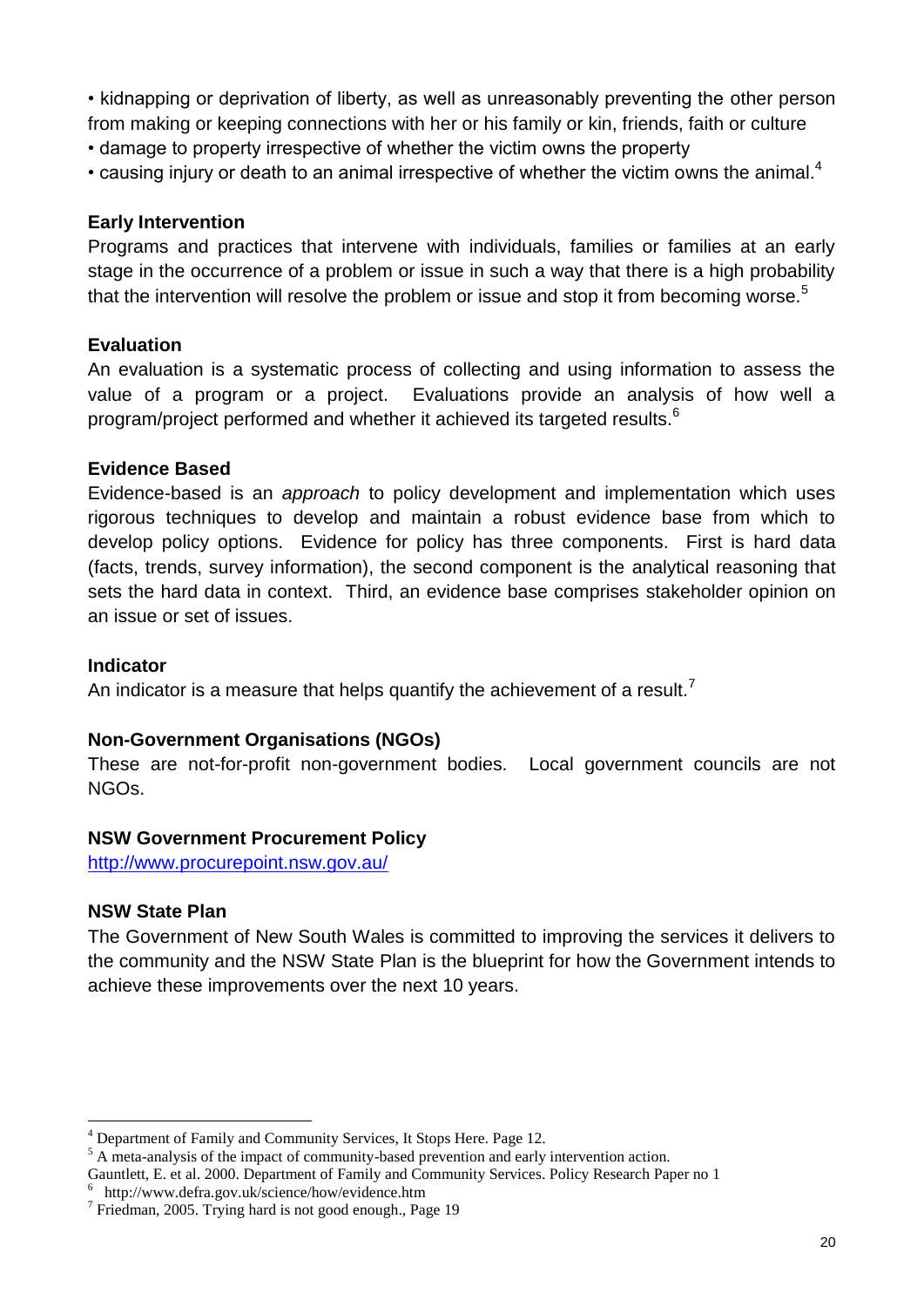#### **Objectives**

Objectives are what you think should happen in order for a result to be achieved. They are concrete statements that describe the things a project is trying to achieve and need to be clear and concise, measurable, relevant and achievable.

#### **Outcome**

An outcome is another word for result.

#### **Performance measure**

A performance measure is a measure of how well a program, agency or service system is working.<sup>8</sup>

#### **Performance Monitoring Framework (PMF)**

The Performance Monitoring Framework describes the approach that will be used for monitoring the performance of projects funded under the Integrated Domestic and Family Violence Services Program.

#### **Priority Groups (Sub-Groups)**

Priority groups are disadvantaged segments of the target group who lack access to fundamental material and social resources and/or are socially excluded. Fundamental material and social resources include things like adequate housing, health care, employment, education, support or financial resources. Individuals are socially excluded if they do not participate to a reasonable degree in certain activities of the community due to reasons beyond their control.

#### **Resilience**

Resilience is the positive adaptation of an individual or community within the context of significant adversity.

#### **Results**

1

Results are the changes and improvements that you expect to happen as a result of the project. In the words of Mark Friedman "A result is a condition of wellbeing for children, adults, families".

## **Results Based Accountability (RBA**)

RBA is a structured approach to thinking and taking action that starts with defining the results we want to achieve and works backwards to the means of getting there.

#### **Results Logic Diagram**

The Results Logic Diagram is a diagram that helps clarify the aims of a program and shows the link between the activities to be conducted and the short, medium and long term expected results.

<sup>&</sup>lt;sup>8</sup> Friedman, 2005. Trying hard is not good enough, Page 2